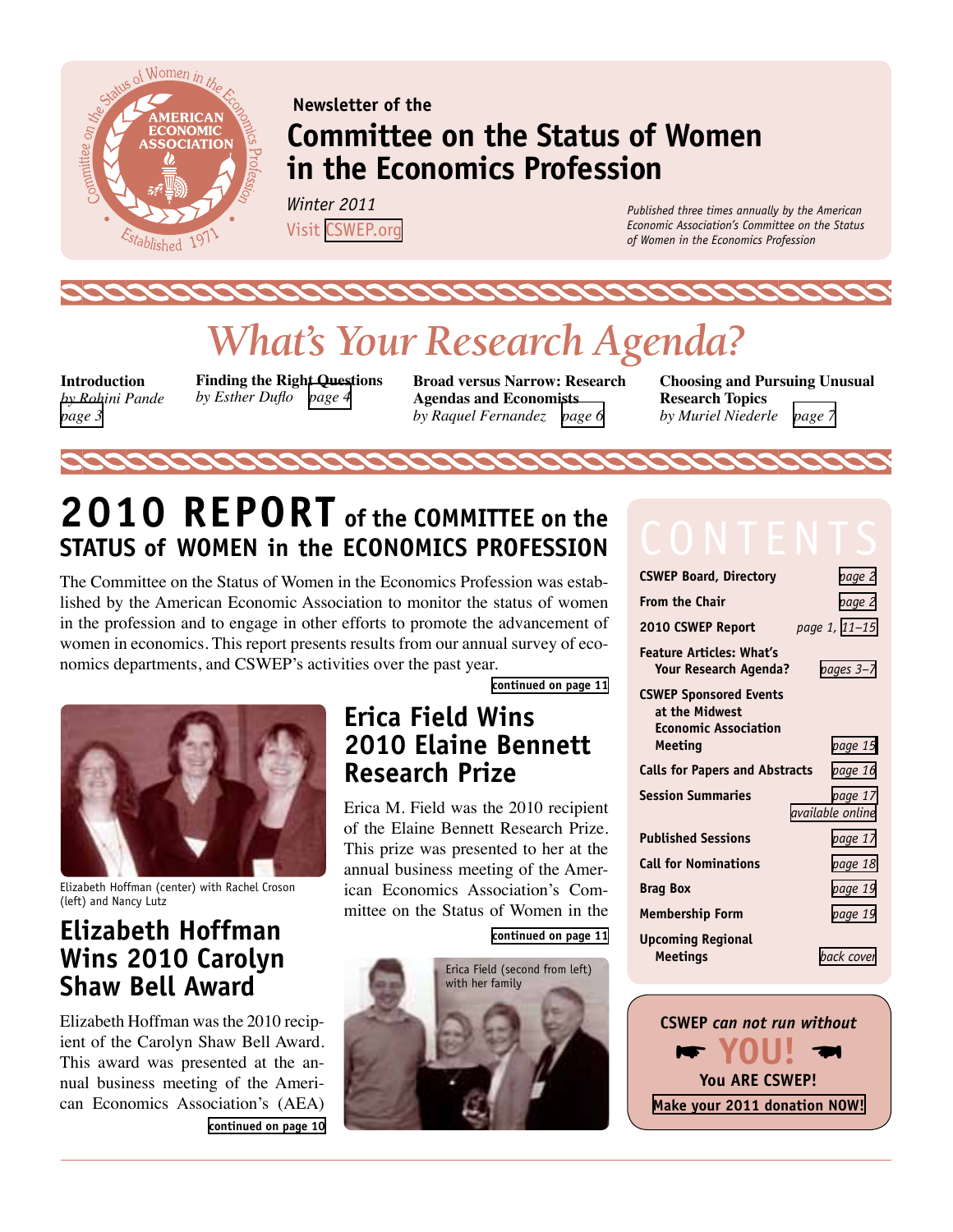### <span id="page-1-0"></span>**DIRECTORY OF CSWEP BOARD MEMBERS**

#### **Barbara M. Fraumeni, Chair**

Professor of Public Policy Chair, Ph.D. Program in Public Policy Interim Associate Director for Academic and Student Affairs University of Southern Maine Muskie School of Public Service Wishcamper Center PO Box 9300 Portland, ME 04104-9300 (207) 228-8245 [bfraumeni@usm.maine.edu](mailto:bfraumeni@usm.maine.edu) [cswep@usm.maine.edu](mailto:cswep@usm.maine.edu)

#### **Susan Averett, CSWEP East**

Professor of Economics Lafayette College Easton, PA 18042 (610) 330-5307 FAX (610) 330-5715 [averetts@lafayette.edu](mailto:averetts@lafayette.edu) CSWEP East: [http://www.iona.](http://www.iona.edu/eea) [edu/eea](http://www.iona.edu/eea)

#### **Debra A. Barbezat, At-large Board member**

Professor of Economics Colby College 5239 Mayflower Hill Waterville, Maine 04901-8852 207-859-5239 [dabarbez@colby.edu](mailto:dabarbez@colby.edu)

#### **Donna Ginther, CeMENT**

Professor of Economics University of Kansas Summerfield Hall Lawrence, KS 66045 (785) 864-3251 FAX: (785) 864-5270 [dginther@ku.edu](mailto:dginther@ku.edu) [www.people.ku.edu/~dginther](http://www.people.ku.edu/~dginther)

#### **Linda Goldberg**

Vice President of International Research International Research Function Federal Reserve Bank of New York 33 Liberty Street New York, NY 10045 (212) 720-2836 FAX: (212) 20-6831 [Linda.Goldberg@ny.frb.org](mailto:Linda.Goldberg@ny.frb.org)

#### **Kaye G. Husbands Fealing CSWEP Midwest**

Senior Program Officer Committee on National Statistics The National Academies—Keck Center 500 5th Avenue—Room 1133 Washington, DC 20001 (202) 334-2831 CSWEP Midwest: [http://web.grinnell.edu/mea](http://web.grinnell.edu/mea/)/

#### **Jennifer Imazeki, CSWEP West** Associate Professor of EconomicsSan Diego State

University 5500 Camponile Drive San Diego, CA 92187 (619) 867-4408 FAX (619) 594-5062 [jimazeki@mail.sdsu.edu](mailto:jimazeki@mail.sdsu.edu) CSWEP West: [http://www.](http://www.weainternational.org/) [weainternational.org/](http://www.weainternational.org/)

#### **Terra McKinnish, CeMENT**

Associate Professor of Economics University of Colorado Boulder, CO 80309 (303) 492-6770 FAX (303) 492-8960 [terra.mckinnish@colorado.edu](mailto:terra.mckinnish@colorado.edu)

#### **Ron Oaxaca**

Professor of Economics University of Arizona McClelland Hall, Room 401QQ PO Box 210108 Tucson, AZ 85721-0108 (520) 621-4135 [rlo@email.arizona.edu](mailto:rlo@email.arizona.edu)

#### **Rohini Pande**

Professor of Public Policy Harvard Kennedy School of Government Mailbox 46 79 JFK Street Cambridge, MA 02138 (617) 384-5267 [Rohini\\_Pande@ksg.harvard.edu](mailto:Rohini_Pande@ksg.harvard.edu)

#### **Shelley White-Means, CSWEP South**

Professor of Economics University of Health Sciences Center Suite 205N Johnson Building 847 Monroe Avenue Memphis, TN 38163 (901) 448-7666 [swhiteme@uthsc.edu](mailto:swhiteme%40uthsc.edu?subject=)

#### **Madeline Zavodny, Newsletter Oversight Editor**

Professor of Economics Agnes Scott College Economics Department 141 E. College Ave. Decatur, GA 30030 (404) 471-6377 [mzavodny@agnesscott.edu](mailto:mzavodny%40agnesscott.edu?subject=)

### **NEWSLETTER STAFF**

Barbara M. Fraumeni, Editor Rohini Pande, Co-Editor Deb Arbique, Assistant Editor Debra Barbezat, Oversight Editor Leda Black, [Graphic Designer](http://lblackimp.com)



## **From the Chair**

### **Another successful ASSA/AEA annual meeting.**

CSWEP sessions provided an opportunity for scholars to present their papers, we honored two amazing women: Betsy Hoffman and Erica Field, with the Bell and the Bennett awards, and the hospitality room was a great location for networking and meeting friends.

### **Progress!**

There are nine male Full Professors for every one female Full Professor at Ph.D. granting institutions. With data on faculty from all 121 Ph.D. granting departments, there is evidence that this ratio has decreased from 10 to 1. However, women are still clearly among the minority in a typical Ph.D. and liberal arts economics department.

### **Mentoring opportunities!**

The regional mentoring workshop will occur November 17th and 18th in conjunction with the Southern Economic Association meetings in Washington, DC. The national mentoring workshop will occur immediately after the ASSA/AEA meetings in Chicago in January. If you are a junior academic, sign up! If you are not, encourage those who are to sign up! The paper published in the May 2010 AER by Blau, Currie, Croson, and Ginther showed the very significant impact of these workshops on grants received and papers published by participants five years after attending the national workshop.

### **Help us update the CSWEP data base and support our continuing activities.**

Many of you have entered or confirmed your information in our new data base. If you have not done so yet, please do so. Problems with the site? Please contact us. Remember that your support is essential to allow us to continue our programs.

*—Barbara M. Fraumeni*

## **What is CSWEP?**

CSWEP (the Committee on the Status of Women in the Economics Profession) is a standing committee of the AEA (American Economics Association). It was founded in 1971 to monitor the position of women in the economics profession and to undertake activities to improve that position. Our thrice yearly newsletters are one of those activities. See our website at [www.cswep.org](http://www.cswep.org) for more information on what we are doing.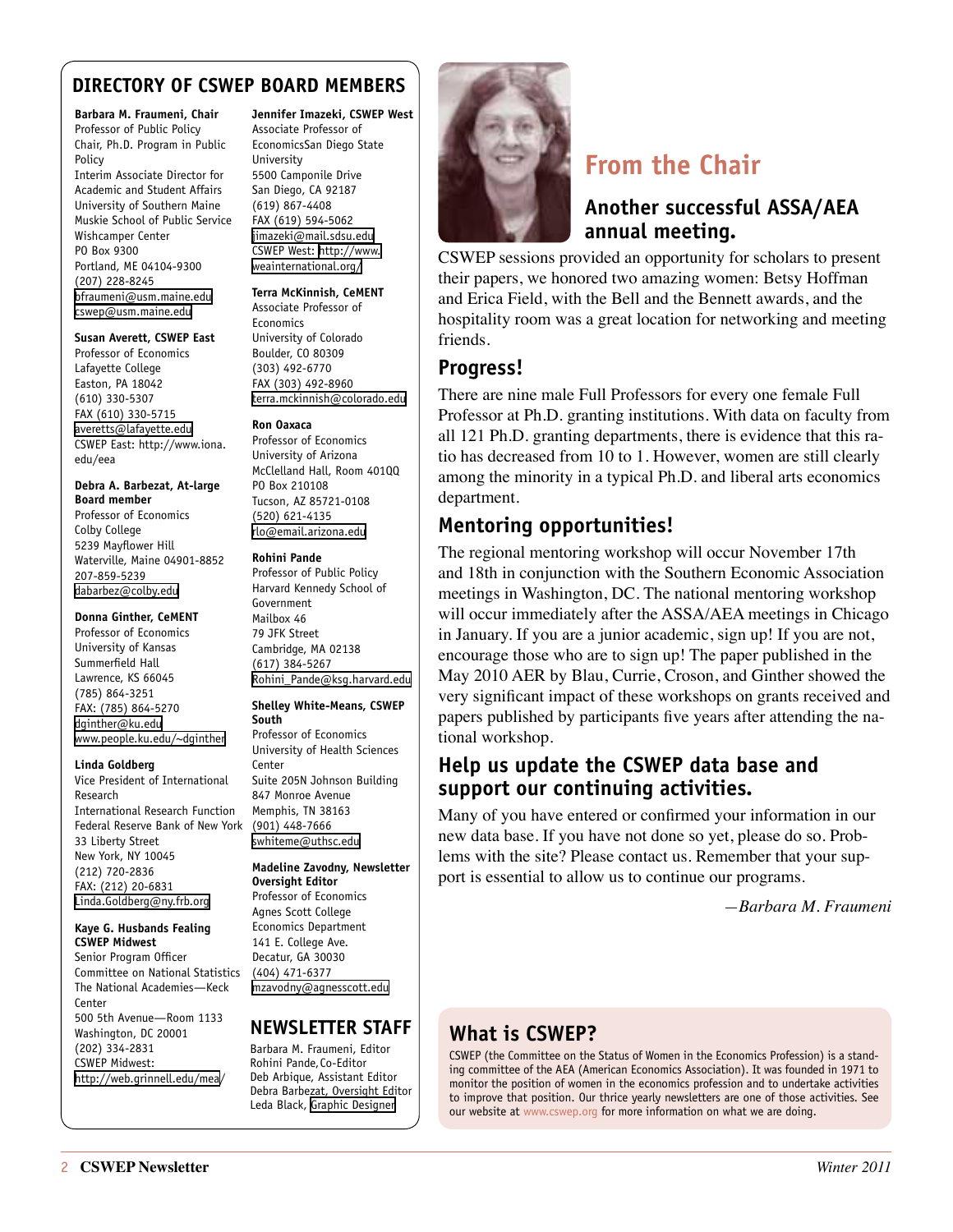# <span id="page-2-0"></span>*What's Your Research Agenda?*



*Introduction by Rohini Pande, Harvard University John F. Kennedy School of Government*

ewly minted economics Ph.D.'s sitting before search committees invariably must describe their research areas. And research statements are a common component of the tenure package. But is a well defined research agenda just a measuring stick used by committees, or does it serve some higher purpose? How do you go about defining one? Is there a benefit to having a tidy research statement and a risk to conducting broader, less pointed inquiries? In this issue, Esther Duflo, Raquel Fernandez, and Muriel Niederle discuss these questions.

As Raquel points out, the nature of economics training militates against research agendas. The beauty of economics is the ability to use a set of common analytical tools to address diverse questions about individual behavior across different contexts. The only conscious choice a graduate students is asked to make about research areas is field selection in the second year. A typical economics doctoral dissertation comprises three stand-alone papers tied together by a clarifying title such as "Three Essays in Applied Economics." Yet, almost every academic would agree that research agendas are important evaluation criteria at hiring and promotion time.

Muriel writes about the way that the choice of research agenda can play out on the job market. Working in an area where there has been much research already, one can prove oneself in comparison to others. If one chooses to innovate, it's sometimes more difficult for hiring committees to judge the relative quality of the work. One might try to compensate for this by working both in areas that are familiar, and areas that aren't—but then, the sense of a focused research agenda is diluted.

So how should a finishing Ph.D. student or assistant professor go about identifying a research agenda? Esther draws from her own experience to show how a few lucky coincidences plus some good advice from her brother added up to a successful research agenda. But the use of randomized control trials in development economics, which she has become known for, is less of an agenda and more of a technique. This in itself brings us back to the nature of economics: progress is often made with lateral, rather than pointed, methods.

This is not, however, to ascribe the research agenda to the narrow-minded. Identifying your area of interest is an important step towards finding others in that area—peers whom you can bounce ideas off of. And Esther tells us that insistently focusing on a list of questions has brought out her passion

for the work. A research agenda might simply be the naming of that inspiration that gets you out of bed and into the office every morning.

All this leaves unanswered the question of why search and tenure committees often emphasize research agendas. Perhaps it is a fallout of the superstar nature of academia; schools want to hire and keep the best. Since most economists write papers not books, research agendas are seen as providing a summary measure of impact that is deeper than a single paper. Furthermore, a well argued research agenda can provide a quick way to evaluate prospective candidates.

Is there a cost? As Raquel argues, we should reward the breadth, not only the depth, of faculty research. Perhaps committees and departments could spend more thought on how to evaluate a candidate's research perspective. As for advice to junior colleagues, it is always valuable to be willing to describe the value of your choices at tenure time, even if it is to not have a research agenda—it will help clarify how you want to be evaluated, how you believe the tenure system should be structured, and maybe that structure will start to change.

There's also a question lurking in these articles: do women fare better or worse in a system that values well defined research agenda? Do women prefer to work broadly across areas or to delve into less known and unusual topics? And how does the relative scarcity of senior female mentors affect both the requirement for specificity in research and younger economists' ability to achieve it?

Clearly, though, the consistent message from all three contributors is—work on what inspires you. Whether you're working in a familiar field or a new one, it's vital to be able to identify the important questions—and to be able to attack them with all the energy and attention to detail that's needed to answer them well.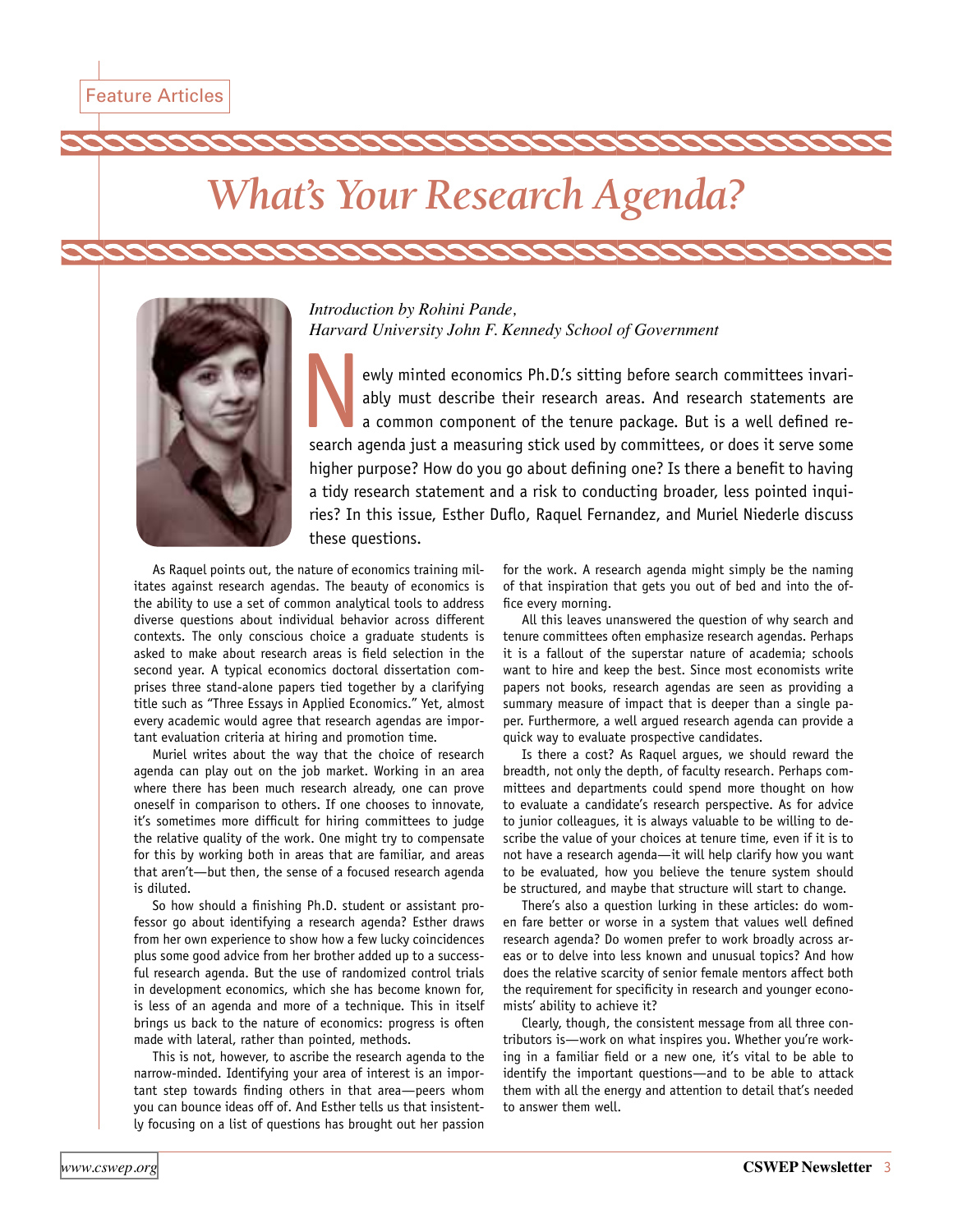## <span id="page-3-0"></span>**Finding the Right Questions**

*—Esther Duflo (MIT)*



Although today my research agenda is closely associated with randomized control trials (RCT) in development economics, the truth is that randomized trials did not start with me, and I did not start with randomized trials.

When I was a graduate student at MIT, Michael Kremer (who was then

an assistant professor) was already engaged in what was to become the first of a new generation of RCT in development economics—the now famous Kenya textbook study—and in another RCT with Abhijit Banerjee. I saw both of them struggle as they learned the ropes the hard way, and although I found the approach incredibly promising, I did not think it was one I could take as a graduate student. In fact, at the end of my second year, I got two offers of a job for the summer: Michael offered me to work on a second RCT he was thinking of starting with a women's group in Kenya, and Abhijit suggested I work with him on a survey of the software industry in India. I thought the software industry project was more likely to work out, so I went to India, and missed my first opportunity to work on an RCT. I had clearly not seen where the trend was going.

One of the reasons I chose to go to India rather than Kenya was that I felt that the RCT would likely absorb too much of my time and energy, leaving me little space to get started on my own research. I was very keen to develop a research agenda that would really be mine, in part to judge whether I was really cut out to do research. I was well prepared for the coursework at MIT, because the master's degree I had completed in France was much more technical than what most American students go through before the Ph.D. So that part had been easy. But I had experienced a brush with despair when trying to write a required term paper for the econometrics class. My first idea for a topic had been rather vague; I had run some regressions, but I was stuck when it came to interpreting what they meant. Two or three weeks before the

paper was due, I decided that it could not possibly be a paper, and I had to either find an interpretation or change topic. For about a week, I could not do either and I was totally paralyzed. Finally, I decided to replicate a paper using a different data set. But that week had left a strong doubt in my mind that I could really do research for a living.

 My older brother Colas—who is a professor of philosophy in France and, despite that, one of the most down to earth and practical persons I have ever met (at least in academia)—gave me two pieces of advice when I asked him how one goes about starting a career as an academic.

The first was, "write one page every day." This was literally how he wrote his dissertation. He would mark the days off a calendar with a cross, so writing two pages on a given day would give him a respite for the next. He also allowed some borrowing. But the system meant that he would write on average 365 pages in a year, and hence a dissertation in two. (French philosophy dissertations are long!) Of course, the principle needs some adjustment when applied to economics, since the writing itself is not as important as the analytical work that precedes it. But the underlying principle is essential: slow and steady progress. Writing one page a day leaves plenty of time for preparation, primary research, or thinking about the overall plan for the book. But it gives a structure to enforce continuous progress. One does not create a research agenda by waiting endlessly till the Big Idea comes, but by starting to work on a topic, learning more about the topic (and neighboring ones in the process), and progressively connecting the dots. (Voltaire, my brother's favorite philosopher, famously enjoins us in the conclusion of Candide, a book where he makes fun of aimless abstract reasoning, "Cultivate your garden.")

The second thing Colas said was, "Write the book (or the article) that you would have liked to read, but you could not find." This may sound fairly obvious, but I am always surprised by the fact that many young researchers do not seem to know why they are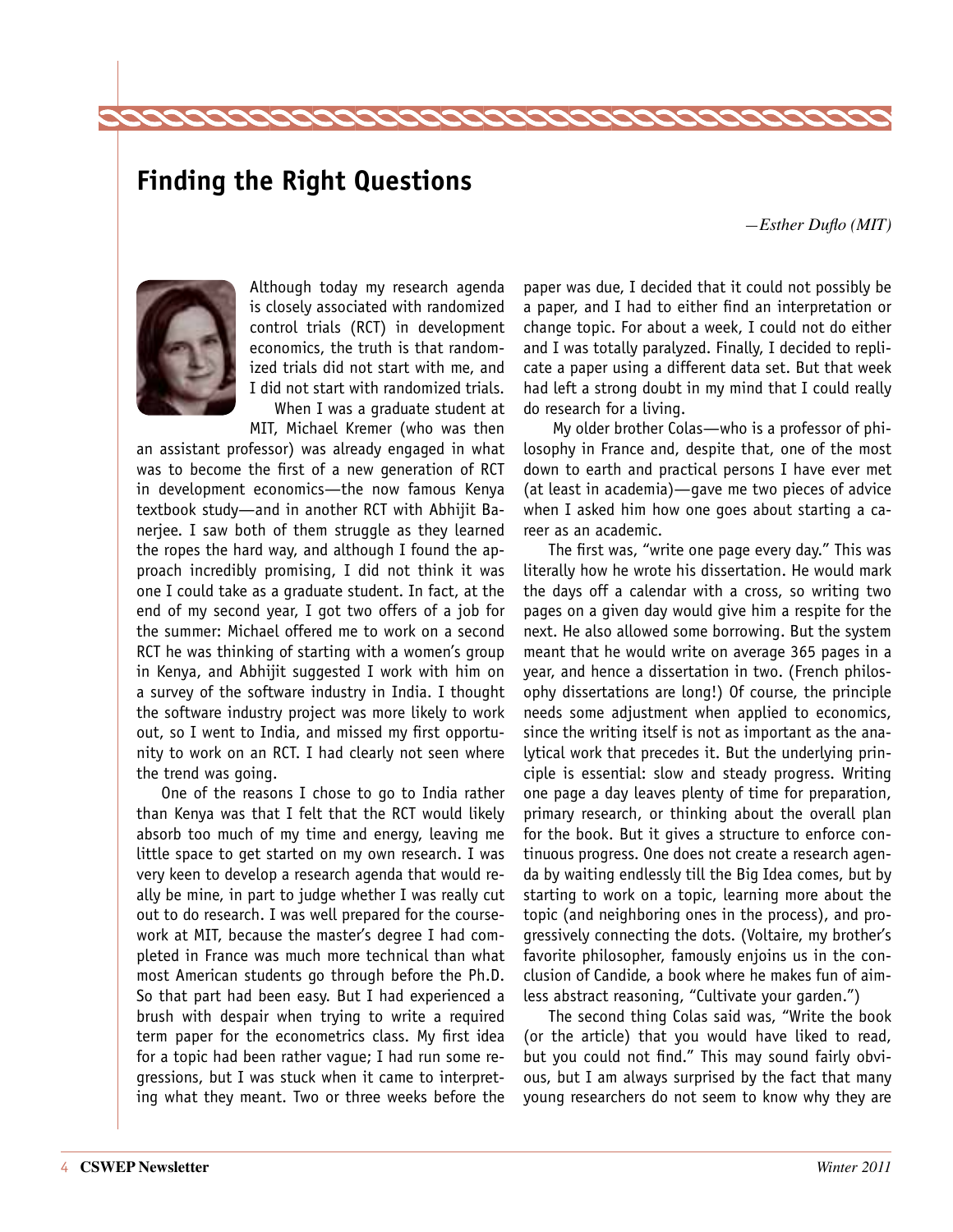<span id="page-4-0"></span>

researching a particular topic, or, when they do know, seem to have picked it for the wrong reason. They just stumbled upon a data set and then searched for a question; they wanted to try out some particular technique and this seemed to be an appropriate setting to do so; or they discarded all the questions they thought of answering because these appeared to be too "small." In general, this is a recipe for, at best, a very boring life, and at worst, disaster. You will soon discover (if you haven't already) that working on your research is the reward for all the other things you have to do in life: writing referee reports, teaching and advising, serving on various committees, etc. So first and foremost, your research has to excite you enough for it to be a treat! And what better treat than reading a good article at the same time you're working on it?

That said, I was extremely lucky to be handed, not just one or two articles that I would have liked to read but did not exist, but a whole collection of them. When I was in my second year in the Ph.D. program, John Strauss and Duncan Thomas started to circulate, in manuscript form, their review chapter on human resources economics for the *Handbook of Development Economics.*  This is a masterful survey of the literature on health, education, labor markets, and household behavior in development economics until about 1993. To a student trained in labor economics by Joshua Angrist and Stephen Pishke and in development economics by Abhijit Banerjee and Michael Kremer, it made two things very apparent: the questions could not be more important, and the answers were mostly unsatisfactory. Strauss and Thomas were very explicit about the limitations of the papers they were covering, but they had to deal with the material that was there.

For example, there were many papers regressing various outcomes (wages, fertility, children's health) on people's education. But while the literature in labor was full of attempts to correct for an "ability bias" that did not seem really present in rich countries, there was not a single paper doing this convincingly in the development literature, although the selection of who gets to go to school could, *prima facie,* be expected to be more severe in developing countries. There were very interesting papers showing that men and women seemed to be spending resources differently, but women who had more resources in their control were likely to live in different families, and this was not really dealt with.

This was fabulous; there seemed to be a whole field open in front of me. I just had to work my way through Strauss and Thomas's review and identify important questions where it was possible to productively apply the methods I had just learned in labor economics (natural experiments, instrumental variables, etc.) to improve the

> *"Write the book (or the article) that you would have liked to read, but you could not find."*

answer. There was a lot of work to do, but it all seemed rather manageable: this was my "one page a day" agenda.

I was lucky again, because I was actually wrong in how easy the job was going to be, but I did not discover it till much later. I made a long list of questions to look at. I then started trying to make progress on the first one on the list, the "returns to education" question, and proceeded to look for a suitable instrument. I had decided, on *a priori* grounds, that the best instrument would be a policy that had exogenously reduced the cost of education for some people, and left it high for some (comparable) people. I had also decided that a top-down school construction program was probably a good place to start looking for such a policy, and I proceeded to search the MIT library's collection of World Bank reports for a country that had had a big increase in school building at some recent point. I started with Indonesia. I had used Indonesian data for my (ill-fated) econometrics paper, so I had learned enough about Indonesians to know they were into large-scale policies. It turned out that they had indeed gone on a school-building spree in the 1970s, and they had done this very differentially in different regions. This was perfect for my purpose. I traced the reference for the document that said where the schools were built. All that was needed was a trip to Indonesia to copy that book, and some money to get hold of a large data set that I knew existed. Someone at the World Bank who had some money lying around was kind enough to arrange the latter, and I took the trip in a detour from India, where I was researching the software industry. When I returned to MIT in the fall, I followed the one-page-aday principle (one regression a day) and by November the paper was written.

**[continued on page 10](#page-9-0)**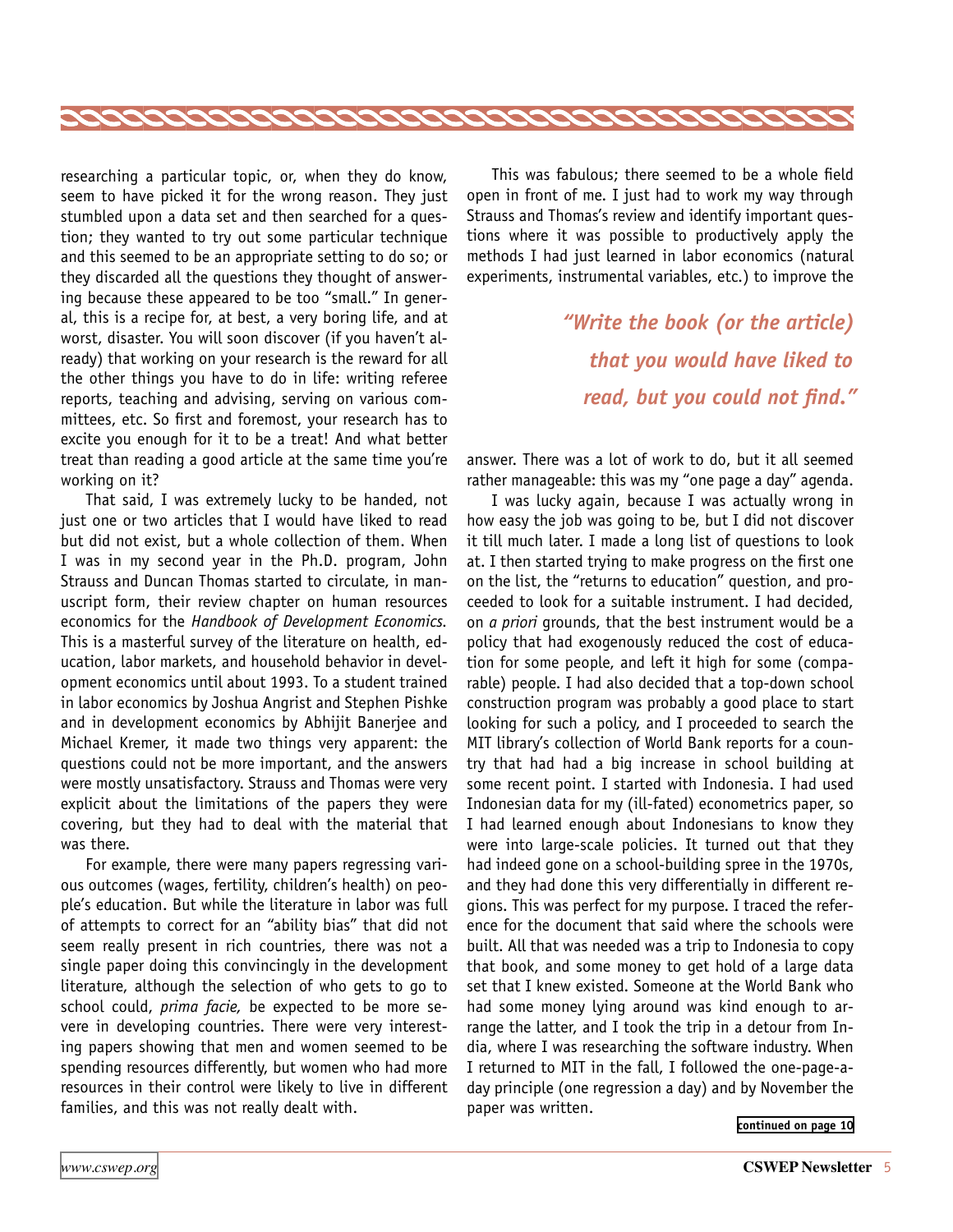<span id="page-5-0"></span>

## **Broad versus Narrow: Research Agendas and Economists**

*—Raquel Fernández (New York University, CEPR, NBER, IZA and ESOP)*



"What is your research agenda?" For some economists this question is met with a list of well-posed focused research questions that they have developed through the years. They are able to place their work in the context of a well-established field and to thoroughly describe how each of their

papers contributed to advancing specific knowledge in that particular area. For others, myself included, this question triggers a slight elevation in both heartbeat and blood pressure—a small alarm bell warning of at least some uncertainty (defensiveness?) as to how to respond.

Yet respond we often must, especially the vast majority of assistant professors seeking tenure or indeed any economist who seeks to be identified one day as being the "best in her field". The consequences of not being able to produce a research statement that shows depth in a field are clear: at tenure time it will be difficult to obtain recommendation letters from individuals who have read the one's entire body of work; the impact of one's work is mitigated by its dispersion; name recognition and seminar invitations will be lower; and, worst of all for tenure prospects, future job offers, and one's overall salary profile, the probability of receiving the magical statement "she is the best in her cohort in field x" plummets.

Less obvious costs, but just as important, are the significant barriers to entry that exist across disciplines and the discomfort often felt with work that doesn't respect field boundaries. These costs could be merely annoying, such as mastering the new terminology and jargon associated with each field or persuading conference organizers that, yes, one's paper is relevant to their area. Potentially more daunting costs include being asked to satisfy a gamut of referees who, as experts on very different parts of a single paper that straddles more than one area or methodology (e.g., micro/macro, theory/empirics, etc.), have very different and often conflicting views about what matters.

 The benefits of not being constrained to a given subfield of research are also large, however. Economics, unified by a similar approach to all questions and with little field-specific knowledge to master, is one of the few remaining professions in which one can wander around intellectually and still arrive at the research frontier in different areas in relatively short time. For those individuals whose research interests evolve in a non-linear fashion, this feature of our discipline constitutes one of the main attractions of being an economist.<sup>1</sup>

There are also more objective benefits from a broader research agenda. Working in diverse areas may make it easier to approach questions with a fresh eye. The accepted assumptions in a field have had less of a chance to become second-nature and thus they are easier to question, ignore, or discard though one may often find oneself laboriously rediscovering why they existed in the first place. Insights and methods obtained from working on problems from different fields can shed light on other questions, and having a greater breadth of knowledge may facilitate the recognition of those "serendipitous moments" that lie behind many innovations. One will find it easier to interact productively with a wider array of individuals, including with those who, although they work in the same field, no longer communicate with one another—a consequence of having staked out very different positions or methodologies. Even in terms of participating in policy work, there are many rewards from breadth. While lacking clear expertise in any given issue may decrease the likelihood that one will be called upon to perform, for example, as an expert witness before Congress, that same breadth makes one more suited and more comfortable with the diverse challenges faced by a body such as the Council of Economic Advisors or from being the Chief Economist of a region in an international organization.

#### **[continued on page 9](#page-8-0)**

<sup>&</sup>lt;sup>1</sup> For a lovely statement of the many pleasures of not being constrained to a given research area as well as an abundance of good advice, see Dixit (1998).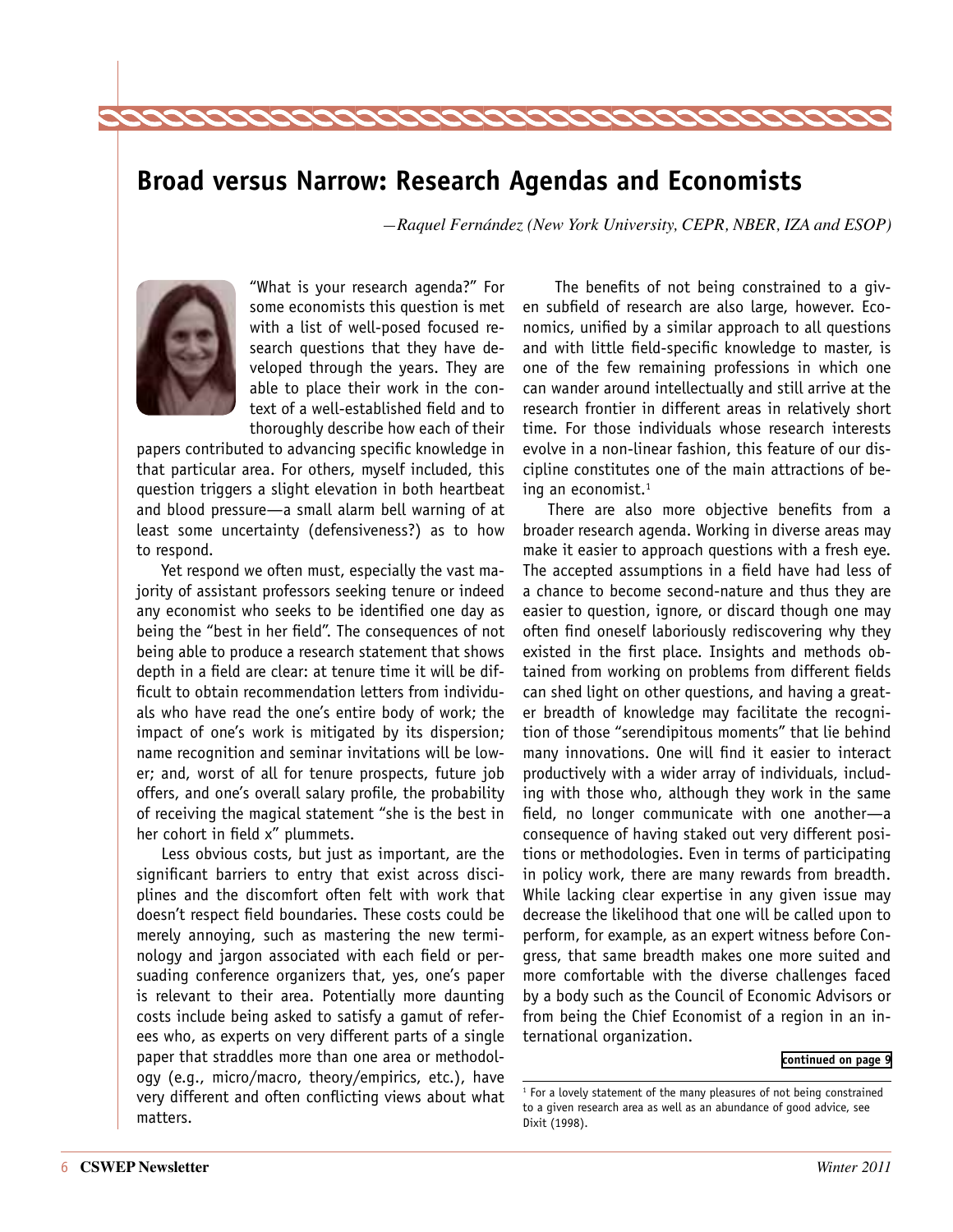## <span id="page-6-0"></span>**Choosing and Pursuing Unusual Research Topics**

*—Muriel Niederle1 (Stanford University and NBER)*



One of the most important and maybe hardest decisions in one's career is to pick a topic on which to write a paper, and especially a job market paper. Should one write papers on many topics or rather focus on a select few? Should the topic be mainstream or can it be very unusual? Should the

paper show off one's strength and capacity to do the "heavy lifting"? Should the paper be single-authored?

While these are good questions, there is not a single answer. I can only tell you about my experience. Before I tell you about my path let me say what it is I do. I work on experimental economics, most notably gender differences in competition. I also work on matching and market design. I have helped redesign the market for new Gastroenterologists, and helped introduce the signaling mechanism used by the American Economic Association for economists on the market.

My most important criterion is whether I enjoy the topic and work in the first place. Whatever we choose to work on, we spend a lot of time on it, and if we don't enjoy it, it may become painful, if not disastrous, since we can't focus on it. I cannot imagine working on something I do not care about. However, sometimes, the more I learn about a topic the more I get interested in it, so I try to keep an open mind to new ideas as much as possible.

As a graduate student, and still today, I was interested in understanding what gets people motivated and what drives phenomena we can observe in the world. I am especially interested in human interactions, what determines choices and what confines them. Because of that interest, I decided in my first year as a graduate student in Harvard to take a class in social psychology. I was very interested in behavioral economics, so I thought I better know what the psychologists have to say. This was very helpful in providing me with lots of ideas. Psychologists have their

1<http://www.stanford.edu/~niederle>

own questions and often very clever experimental designs (though often less clever theories). And while it is perfectly fine to receive research ideas from reading papers, I tend to get them through other channels. So, influenced by my psychology class, I found an idea.

Unfortunately, just because I find something interesting, doesn't always mean that others find it interesting. When we work on mainstream areas this may be an easy hurdle to pass. After all, if X papers are published on a topic in recent years, it can hardly be because no one finds it interesting. It may be harder to gauge the general interest with a new topic. A first thing to ask is: Is it important? Will the paper help change the way in which we understand a certain phenomenon? Will it have broader implications? A second important and useful tool, especially as graduate students: Talk to your advisors and your friends in other fields. My advisor was a bit skeptical about my job market paper idea. He thought I wouldn't find anything, though he was very supportive once I decided to work on it. I always tell this story to my students: I may not have the same intuition about what to expect, and often the research is only interesting if there is an effect. So, take your advisor's concern seriously, but in the end, it is your paper. I also talked a lot to my friends in other fields. Once I got my macroeconomics and international trade friends excited, I knew I had something interesting, something where most likely my audience wouldn't fall asleep.

So, I had my interesting if also maybe quite unusual research topic: An experiment on gender differences in competitive performance. As if being an experimental economist wasn't unusual enough…

Would an experiment on gender differences be able to turn into a good job market paper? Common advice is that a job market paper should show off one's skills, be in a way as technical as possible. As such, the "ideal" job market paper would be in a well-researched area, where it is clear that the contribution is difficult, and the additional insight can easily be judged. Unfortunately, this also often makes for sometimes quite

**[continued on next page](#page-7-0)**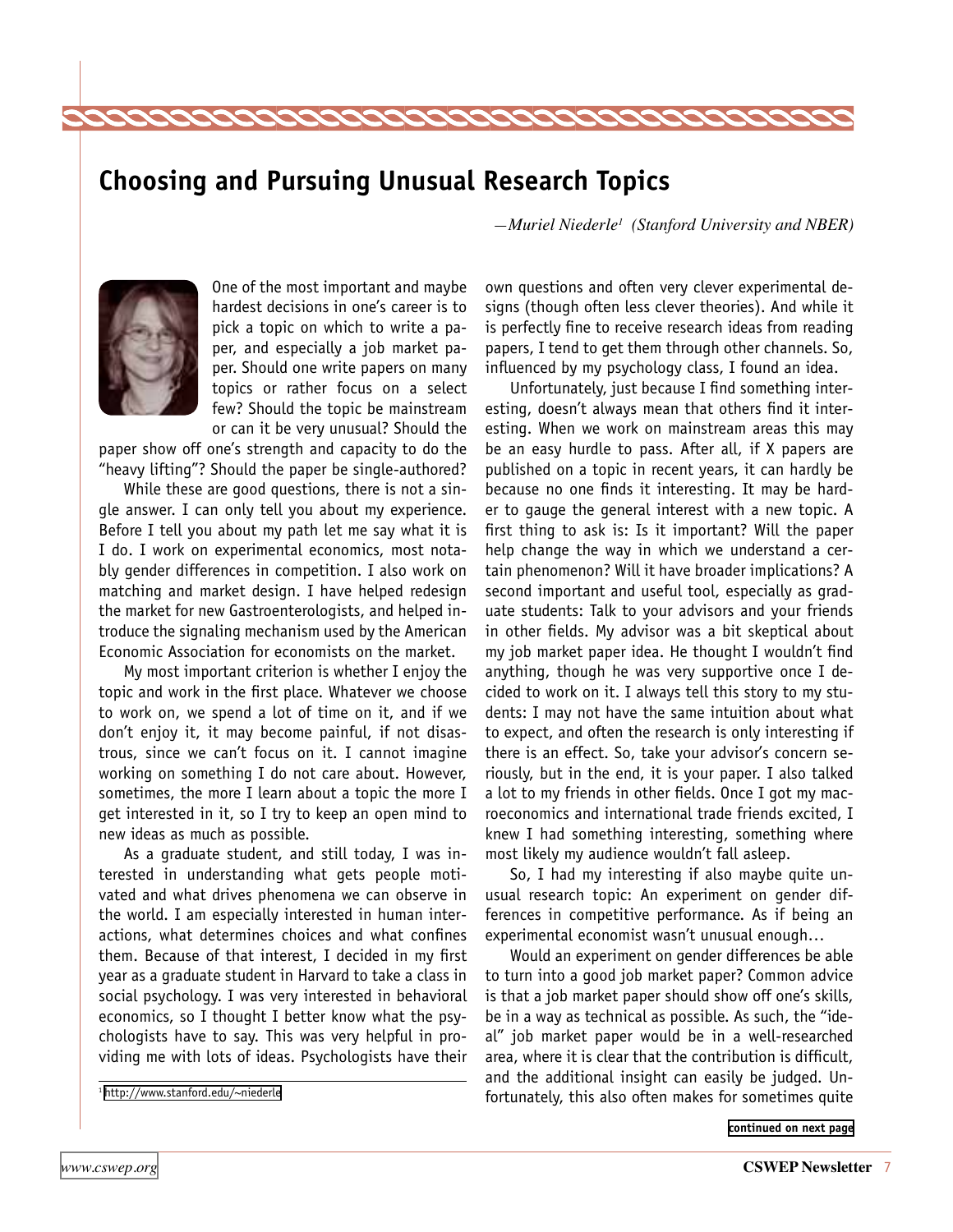## <span id="page-7-0"></span>**Unusual Topics continued from [page 7](#page-6-0)**

boring job talks—unless one enjoys watching someone flex muscles. On the other hand, with an unusual research topic, and using unusual techniques, it becomes especially important to show in the analysis and execution as much "brain and spark" as possible, since it's harder to show off muscles. If a paper follows well-known research areas, assumptions may be easily justified if they are made by the whole literature. By having a job market paper on an experiment on gender differences in competition, I had to be prepared to convince my audience not only that I was following "industry" standards, but also that the whole approach of using experiments is interesting and appropriate.

When I saw job market presentations of my friends I was often a little humbled by all their muscle flexing. Here I was with my experiment that, once you have seen it, you could redo very easily. However, as I saw how interested people were, and how some control treatments would not have made it into the paper if others had tried to write a similar one, I could take comfort that, indeed, I knew a little something as well  $\odot$  The advantage of my job market paper, in return, was that I never got tired of presenting it. A lively audience makes for much more interesting talks.

So, in a way, the two approaches to job market papers (and research agendas in general) can be summarized the following way: You can either be a sprinter, showing your muscles, and in an area where many people follow similar paths you are able to outrun many of them. Or you can try to be someone who finds their own route through the economics-free wilderness, exploring new areas. The latter will keep your audience awake—though of course it's better to go exploring in interesting places. However, the latter will also make it more difficult to judge your skills, since many may not see through all the intricacies of your paper, or be able to judge the skills that you do show. It may also be that simple techniques are the right ones for the question at hand. You may also have to go the extra mile to justify your approach, and explain why the area you are exploring is interesting, compared to the well-trodden path.

However, a single paper is not a research agenda. While I think that my job market paper would have generated substantial interest anyway, I feel interest increased because I continued working on it. After all, if I were not interested in pursuing this new line of work, how could I be sure others would be? And, more importantly, I still had many questions I wanted to pursue, and so I have been working on topics related to gender and competition since graduate school. I tested whether performance differences can account for differences in choices of compensation scheme (no) and the role of beliefs on relative ability (very important). Then I asked how these beliefs change. Why is it that women are less confident than men? And there are still many questions.

Can we see the same phenomena in the field? Does the measure of "competitiveness" correlate with other traits and economic outcomes?

Pursuing such an unusual line of work that has been picked up by others has been very good for my career and also very rewarding. I really care to know how to help more women be good economists, for example, so that what I experience daily on the third floor in the economics department at Stanford, being almost surrounded by female faculty, shouldn't remain as unusual as it is.

I have a more standard line of work as well, because at times I want to do things that aren't that entrenched in the gender agenda. I work on market design, more specifically matching markets. I guess my "standard" topic turned out not to be that standard either. When I was on the job market, the second year courses I was happy to teach were Experimental Economics and Market Design. Most universities offered neither of these courses (which has luckily slowly been changing). While market design isn't mainstream, the questions I study are, or at least should be: How do people get their jobs? Where and on what terms? How does the selection mechanism work? What can be done to reduce certain inefficiencies? The field of Matching in Market Design has turned mainstream thanks to my advisor, Al Roth. He did it by continuously writing papers in that area, which for years, while well published, didn't generate a large following. Eventually it took off and now it's less unusual to work on matching. An unusual feature about that line of work, driven probably also largely by the fact how Al does his research, is that any research method goes. What is important is the question. Theory, experiments, field data and simulations are all used and when combined, they deliver much more powerful arguments. Every year, when we invite job market candidates, I am reminded how unusual it is for the work of economists to be centered around a question as opposed to a method. And every year I realize how lucky I am, that with my method being experimental economics, and experimenters being open minded, it is perfectly fine that only a bit more than half of my papers fall into that category.

So, coming up with a research area may be hard. I recently met a friend with whom I got my Master's degree in Mathematics in Vienna and told her about my gender work. She said she wasn't surprised, that I was always interested in why people did certain things, what made them choose to get a masters in math compared to one that only allows one to teach math in school (the choice that many of the few female students made). I certainly hadn't expected to turn into an economist, and at times it is still funny to be a woman studying gender: how clichéd, in a way. But well, I am interested in the topic and who else should do it? As for my interest in matching, well, I had early on done some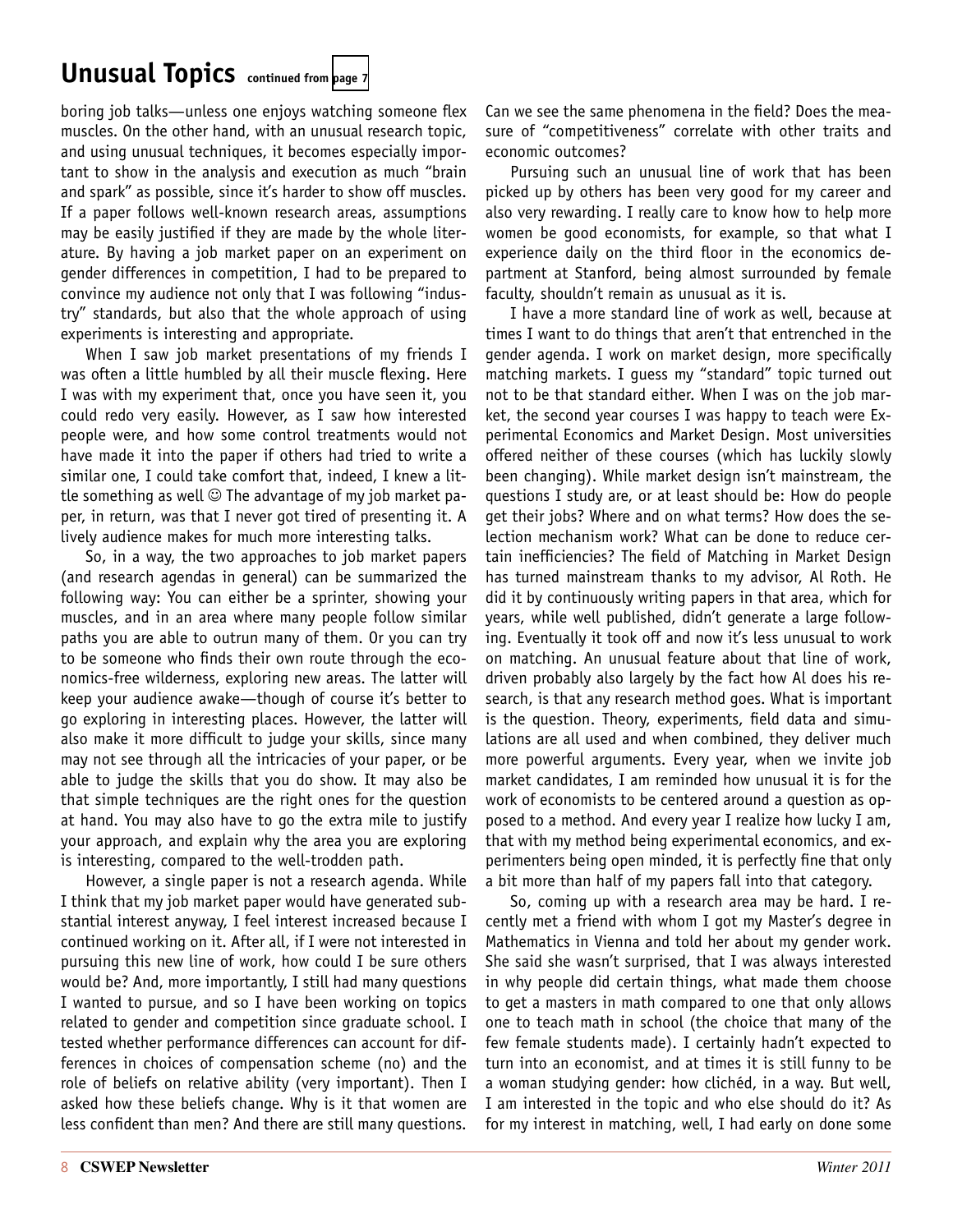<span id="page-8-0"></span>work on comparing market institutions. In my fourth year in graduate school, Al Roth and Paul Milgrom taught a market design course and since then I was hooked.

One aspect of my work that I find very important is that it is interesting not only to others in the same field. In fact, one of the main reasons why I stopped with math is that I wanted to be able to tell others what I do. Furthermore, especially the work on market design has found many real applications. I was actually able to participate in designing markets! I try to not just work in economics, but actually do it and apply my work to help others, which I find very rewarding.

This brings me to the last question I often receive: How about working with co-authors or advisors? Doesn't one's contribution get diluted? I have co-authored throughout my career. My job market paper is joint with Uri Gneezy and Aldo Rustichini, both accomplished economists when I was still just a graduate student. However, it is maybe not advisable to have a job market paper joint with your advisor. As long as the talk makes clear that the topic is (also) your research topic and you master it, I don't think it is a problem to have co-authors. Furthermore, I really enjoy working with others: it is more fun and the papers are often better. I was fortunate to have found really good co-authors. On gender I work a lot with Lise Vesterlund. And working with my advisor Al on matching was one of the most rewarding co-author experiences I have ever had.

Working with your advisor, while it may be clear who does the leg work, can be a great learning experience, so I would advise you to do it. I certainly enjoyed it. When people worry that their coauthor won't contribute enough I often tell them: "Even if the other person only does a third of the work, it is still a third you don't have to do and the remaining two thirds may come easier as you always have someone you can bother to talk about your paper" (though maybe it won't turn into a long-lasting co-authorship). Isn't it important to have a solo-authored paper? So far in my career I wrote only one, everything else is coauthored, though in different areas and with different people. It is important for me to talk to people and exchange ideas. And while some people worry their ideas may get stolen, well, it happens, very rarely though. However, talking with others, for me, definitely beats sitting alone in my office all the time.

Were there any surprises as I turned from being a graduate student to a faculty member? Teaching is fun, though sometimes more work than I expected. Maybe the biggest surprise was that I really enjoy talking to graduate students and working with them, they also make great coffee partners who are happy to listen to what I work on  $\odot$ 

In closing, as a final piece of advice, I guess anything goes, as long as you can justify that it is economics. Just

make sure your heart is in it, so you have fun and enjoy the process. If you want to make your new area successful it may be important to stick to it (unless it's hopelessly dead). If it's not worth pursuing it further for you, chances are it won't be worth it for others either. It is in this way that I wrote more papers on Gastro-economics than I ever thought I would: maybe I should have chosen my first matching question more carefully  $\odot$  Finally, remember, as my advisor once told me: it is a marathon, not a sprint. And also, keep in mind: write, rewrite and resubmit, never tire, never quit. Just make sure you have fun along the way!

## **Broad versus Narrow continued from [page 6](#page-5-0)**

Ultimately, the sign attached to a cost-benefit analysis of a broad versus narrow research agenda depends mostly on one's personality. If a significant attraction of being an economist is the ease with which one can transport one's toolkit and curiosity across fields, then the professional costs of doing so will seem less important than foregoing the intellectual pleasures that this "amateurishness" reaps. Do women face a different trade-off in their optimal choice of breadth? It isn't obvious whether they do except to the extent that they face a greater requirement to re-establish their intellectual "credentials" as they move across research areas, especially those more dominated by an older, more sexist, mentality.

Somewhat independently of the question of the optimal breadth in economics is the issue of breadth in economics. In this sphere, I am less inclined to regard breadth as a matter of personal taste and see it more as a requirement. Understanding some of the basics about current research across several fields in economics should be an important part of belonging to an economics department and indeed to the profession. While it is true that some departments can (and do) operate by allowing decisions such as hiring or tenure to be made solely by people within a subdiscipline, this renders those outcomes more vulnerable to influence by a few individuals or to infelicitous idiosyncrasies in the manner in which a particular area has evolved. As economists we are, after all, well aware of the existence of aggregate budget constraints in the allocation of a variety of rewards (e.g., positions, raises, prizes, prestigious editorships, or scarce journal space) and these allocations should mostly be accomplished by persuading others of their relative intellectual worth. Doing this becomes an easier task, and less open to other influences, the greater is the common knowledge we share as economists.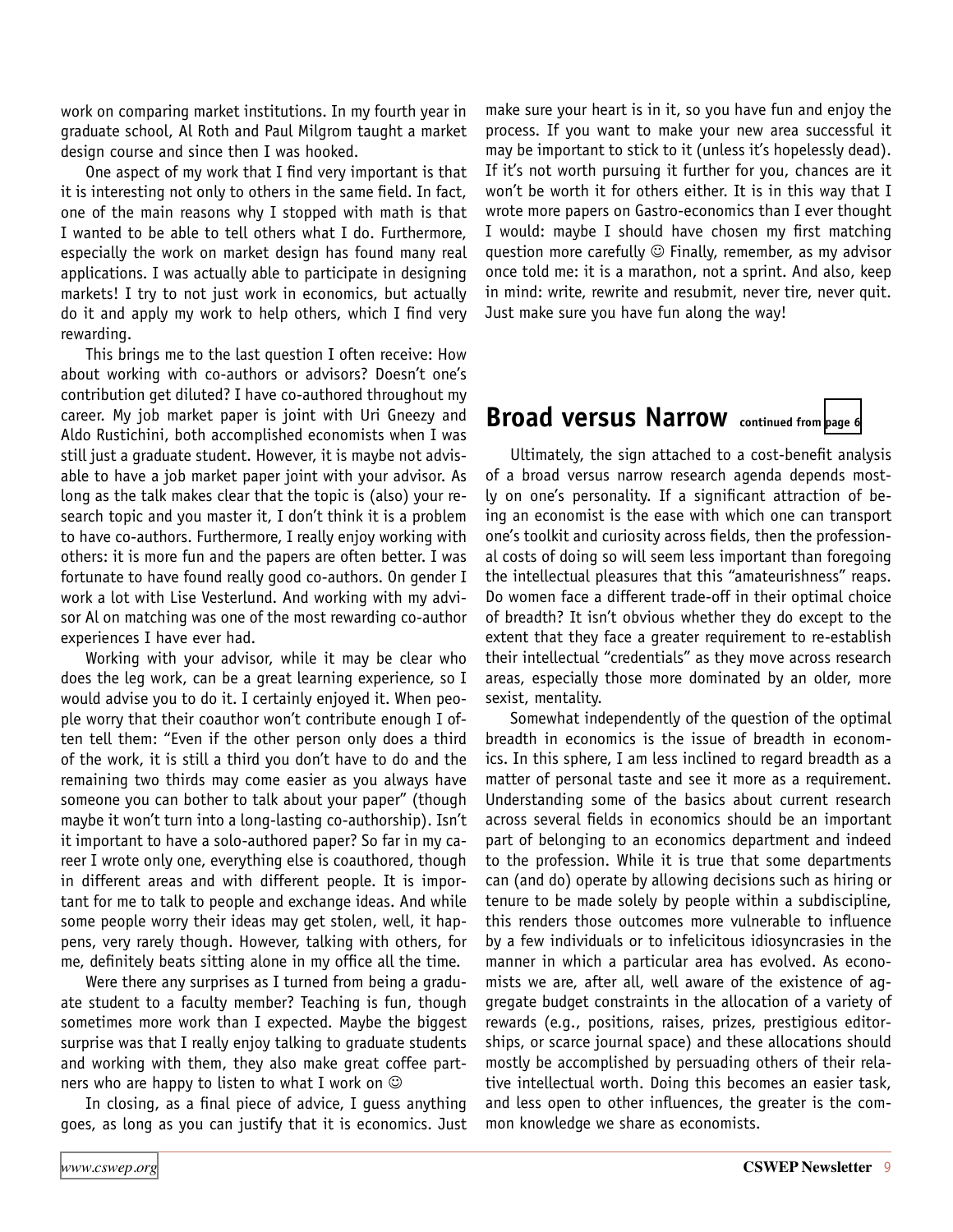## <span id="page-9-0"></span>Bell Award Winner continued from [page 1](#page-0-0) **The Right Questions** continued from [page 5](#page-4-0)

Committee on the Status of Women in the Economics Profession (CSWEP) on Friday, January 7, 2011.

Elizabeth (Betsy) Hoffman is currently Executive Vice President and Provost at Iowa State University. Previously, she was President of the University of Colorado System. She has been an accomplished university administrator, faculty member, and researcher over a career spanning more than 40 years.

Betsy served as provost and vice chancellor for academic affairs at the University of Illinois at Chicago (UIC), where she also held concurrent academic appointments as professor of economics, history, political science and psychology, as well as professor in the Institute of Government and Public Affairs.

Dr. Hoffman joined UIC after serving as dean of the College of Liberal Arts and Sciences at Iowa State University. Before moving to Iowa State in 1993, she held academic and administrative positions at the University of Florida, Northwestern University, Purdue University, the University of Wyoming and the University of Arizona.

She is currently on the Boards of Marsico Capital Management, Smith College, the Association of Universities for Research in Astronomy, and the Science Center of Iowa. In 2002, she was nominated by President Bush, and confirmed by the U.S. Senate, to serve as a member of the National Science Board (NSB). In that capacity, she chaired the Education and Human Resources Committee from 2004 until 2008. Her term ended in May, 2008, but she continues to serve as an NSB Consultant.

From 1988 to 1993 she served on the CSWEP Board and was Chair from 1991–1993. She participated in the COFFEE and CEMENT mentoring programs and is currently working with four members of the CEMENT group.

Over her career, Betsy has served on more than 20 boards, including the Board of Directors of Target Corporation and the Space Telescope Institute Council, which oversees the management of the Hubble Space Telescope. She has also served as a formal or informal mentor to many young women and men in economics as well as other fields and professions. She earned a doctorate in history from the University of Pennsylvania in 1972 and a second doctorate in economics from California Institute of Technology in 1979. She received a bachelor's degree in history from Smith College in 1968 and a master's degree in history from the University of Pennsylvania in 1969.

I found out later, of course, that research is usually much bumpier than that, and things don't usually work out quite so simply. I also learned that the Indonesian case was unusual, and there is not a natural experiment for every question you want to ask. Governments haven't always nicely implemented some large-scale policy in a way that makes it possible to look at its effects. There were still a number of these large-scale policies to look at, so at this point I could have decided to reverse the order of priorities, and search around for policies that could be evaluated. But I was too committed to my brother's second principle, and to the list of questions that I had written out after reading Strauss and Thomas's chapter, to which I had been continuing to add new ones in other domains. (What is the effect of microcredit on welfare? Why are people not using fertilizer even when it is very cheap?)

This is why RCT imposed itself as a very natural next step. With RCT, we do not need to wait for a government to implement a program in a sufficiently quirky way to try and answer our questions. All we need is a partner willing to work with us: it can be an NGO that is already implementing a similar program, willing to randomize its allocation in a new area; or it could be an organization open to try out something entirely new. This of course takes work. Each experiment requires much more effort than it takes to download a data set. But the reward is that the substantial agenda, the real question, can now be main driving force behind the projects we choose.

Of course, I continue to exploit natural experiments when they present the key to questions I want to answer. But in the meantime, RCT gives me much more freedom to write the books that I would like to read, but are not written yet.

Because I rely mostly on RCT in my research, and because I have contributed, with Abhijit Banerjee and Rachel Glennerster, to setting up and nurturing the growth of the Abdul Latif Jameel Poverty Action Lab, RCT itself has started to be seen as my research agenda. But I am not an experimentalist or an econometrician: I love RCT, I am interested to push the method as far as it will go, and I am very happy to see it adopted widely and in new and interesting ways by many researchers. But what drives me remain simple questions: what makes poor people tick, what keeps them stuck, and how economic policy can help them? This is what helps me get out of bed, even when I am jetlagged and feeling quite sorry for myself.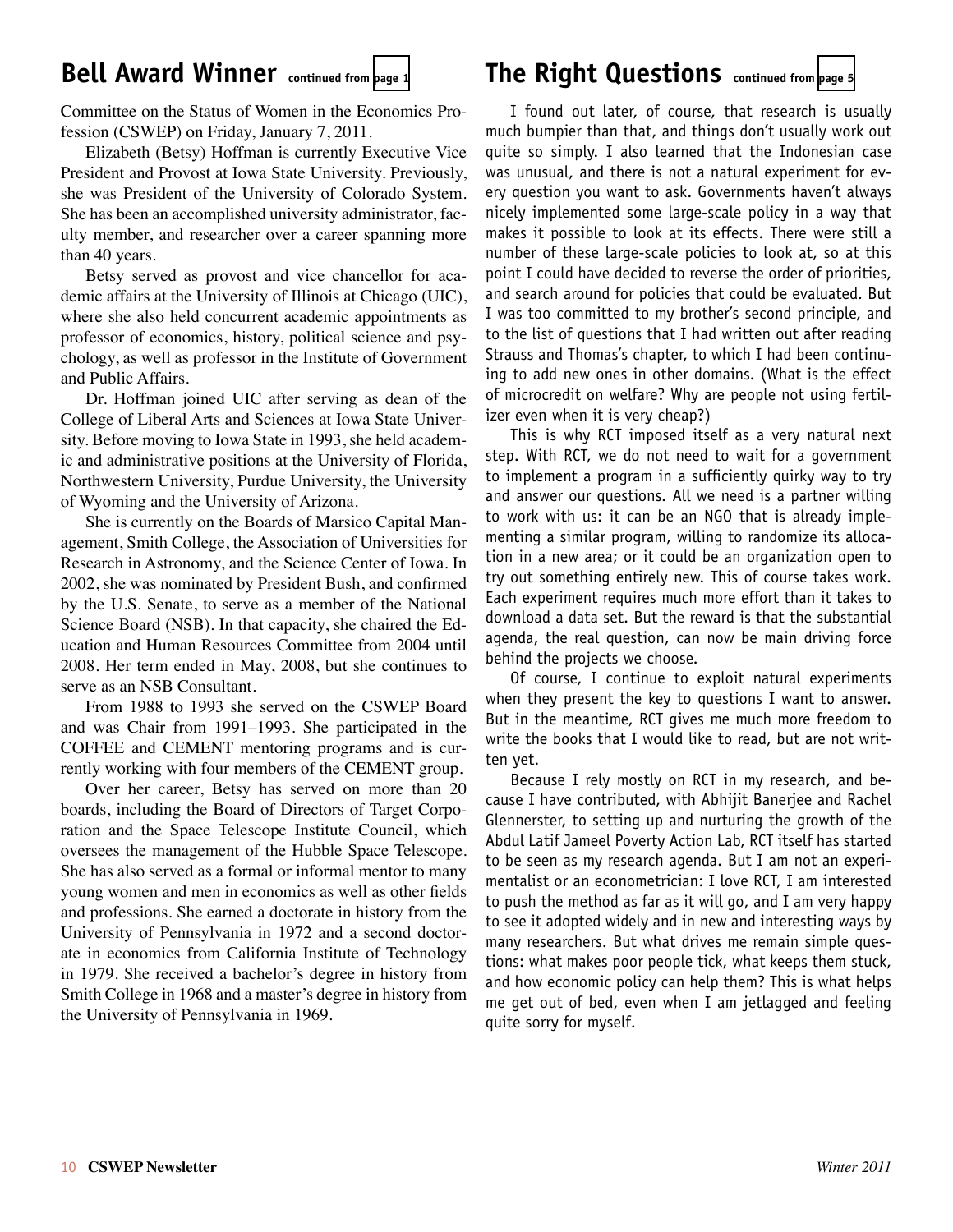## <span id="page-10-0"></span>**2010 Report continued from [page 1](#page-0-0)**

## **Data on Women Economists**

The 2010 CSWEP surveys were sent to 121 economics departments with doctoral programs and 151 non-Ph.D. departments. Most of schools represented in the non-Ph.D. survey came from the Carnegie Classification of Institutions of Higher Education (2000 Edition) "Baccalaureate Colleges—Liberals Arts" list as less than ten are schools with economics departments offering an undergraduate and Masters only economics degree.

Only three Ph.D. granting departments did not respond to any question on the survey. Information on academic appointments by rank and gender were collected from the web for these three departments. Five departments answered only these same questions. A new question was added to the Ph.D. granting department survey last year about the number and the gender of Senior undergraduate economics majors. This question has been included in the liberal arts survey since its inception in 2003. 79 percent of all Ph.D. granting departments answered this question this year. The response rate to all other questions on the Ph.D. granting department survey is 93 percent. The 64.2 percent response rate (97 departments) for our liberal arts programs survey is an 11.5 percentage point response rate increase.

Figure 1 and Table 1 summarize the trends in women's representation in Ph.D. granting departments over the past decade data for and Table 3 shows faculty and student data for 2010. Figure 1 and Table 1 have a "pipeline" label as they show the progression of women through the ranks from newly minted Ph.D.s to tenured full professors. The fraction of first-year Ph.D. students, ABDs, and newly completed Ph.D.s in all Ph.D. granting departments who are women is about one-third. The ABD fraction increased slightly

between 2009 and 2010 to a new high. Assuming about 5 years to complete a doctorate in economics this suggests that on average the pipeline is not very leaky at least through completion of the doctorate. However, the figures for women at top ten or twenty Ph.D. granting departments are less encouraging.<sup>1</sup> The fraction of first-year Ph.D. and ABD students and the fraction of new Ph.D.s who are women at top twenty Ph.D. granting departments are at least 5 percentage points lower than the corresponding figure for all Ph.D. granting departments.

The female shares of untenured Assistant Professors and tenured Associate Professors are essentially constant between 2009 and 2010 at close to 28 percent and 22 percent respectively. The female share of tenured Full Professors up ticked to 10.7 percent, a new all-time high for this survey for the second year in a row. As Figure 1 makes clear, the fraction of women decline from doctoral students through the faculty ranks, with the largest percentage point change occurring between tenured Associate Professors and Full Professors.

Computations based on figures in Table 2 shows that for 2010 about 60 percent of female and male job-seekers **[continued on next page](#page-11-0)**

<sup>1</sup> Note that there are 21 schools listed in the top 20 as of this survey as the 2010 year U.S. News and World Report indicated that there were a couple of ties in the rankings. Rankings are taken from US News and World Report 2010 Edition. The top ten (eleven) departments in rank order are Harvard University, Massachusetts Institute of Technology; Princeton University; University of Chicago; Stanford University; University of California-Berkeley; Yale University; Northwestern University; University of Pennsylvania; Columbia University; and University of Minnesota. The next ten top departments in order are New York University; University of Michigan; California Institute of Technology; University of California-Los Angeles; University of California–San Diego; University of Wisconsin; Cornell University; Brown University; Carnegie Mellon University; and Duke University.

## **Bennet Prize Winner continued from [page 1](#page-0-0)**

Economics Profession (CSWEP) on Friday, January 7, 2011 in Denver.

Professor Field, an Associate Professor of Economics at Harvard University, is a development economist. She has done creative and convincing empirical work on a wide range of issues that affect the prospects for economic growth in developing nations. In carrying out her research, she has examined public policies in many different nations. She has, for example, documented the long-term effects of iodine deficiencies on educational attainment by studying a program of iodine supplement distribution in Tanzania. She has studied the impact of land tenancy reform on labor supply by investigating a program of land entitlements for urban squatters in Peru. Erica has studied household bargaining over family size by analyzing a program of

contraceptive distribution in Zambia. She has displayed great facility in working with data sets that span both field and "natural" policy-based experiments, collaborating with a variety of co-authors to study economic behavior across a broad spectrum of institutional settings.

Professor Field received her Ph.D. from Princeton University in 2003. She is a Faculty Research Fellow at the National Bureau of Economic Research, a research affiliate of the Bureau for Research in Economic Analysis of Development, and a member of the Jameel Poverty Action Lab at MIT. She has been a National Fellow at the Hoover Institution, a visitor at the Institute for Advanced Study at Princeton, and a Robert Wood Johnson Post-Doctoral Research Fellow in Health Policy. She received her B.A. in Economics and Latin American Studies from Vassar College.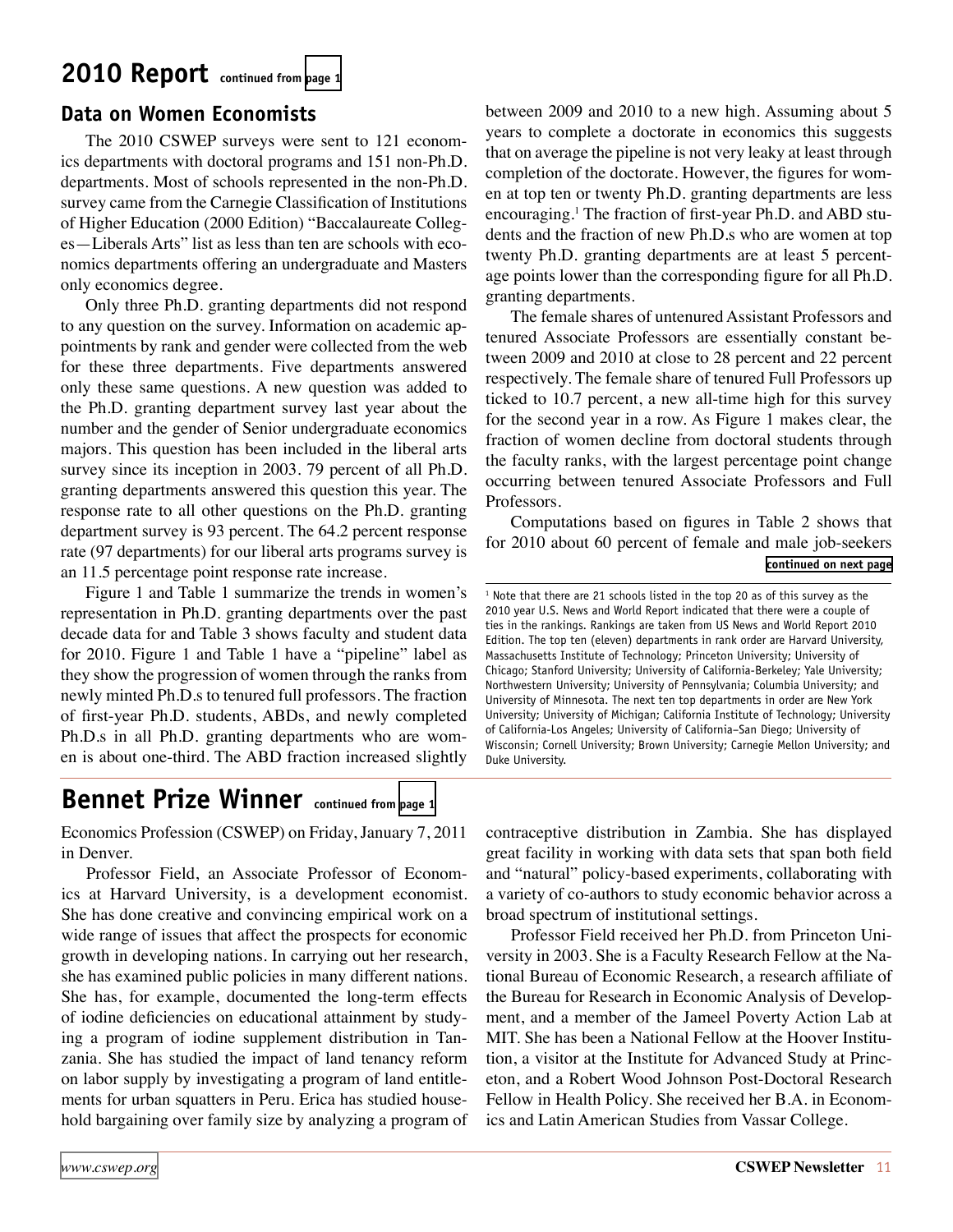<span id="page-11-0"></span>obtained an academic position. Among those who did not graduate from a top 20 department, women were much less likely than men to obtain an academic position in a U.S. Ph.D. granting department (13.5 percent vs. 21.1 percent). In 2010, about 29 percent of all doctorates granted to women were to women from a top twenty department and about 33 percent of all doctorates. While the pipeline is not leaky through completion of the Ph.D., this suggests that there will be proportionately fewer female (than male) role-models and mentors in Ph.D. granting departments in the future.

The CSWEP survey also includes information on nontenure track faculty. As seen in Table 3, this category is disproportionately female in 2010. Among all Ph.D. granting economics departments in the United States, the female share of non-tenure track faculty is approximately double that for the female share of all tenured/tenure track faculty (33.0 versus 17.5 percent). Table 4 shows that the percentages for liberal arts departments are much closer at 40.2 percent vs. 30.7 percent.

This is the second year Ph.D. granting departments were queried about the number of male versus female undergraduate Senior economics majors. This question showed the same sort of differences as last year. 30.6 percent of all Senior majors at Ph.D. granting schools are female (Table 3). The comparable figure for top 10 departments is 38.4 percent; for top 11–20 departments is 32.8 percent, and for our



#### **Figure 1: Percentage of Economists in the Pipeline Who Are Female—All Ph.D.-Granting Departments**

#### **Table 1: The Percentage of Economists in the Pipeline Who Are Female, 1997–2010**

|                 | 1997  | 1998  | 1999  | 2000  | 2001  | 2002  | 2003  | 2004  | 2005  | 2006  | 2007  | 2008  | 2009   | 20010  |
|-----------------|-------|-------|-------|-------|-------|-------|-------|-------|-------|-------|-------|-------|--------|--------|
|                 |       |       |       |       |       |       |       |       |       |       |       |       |        |        |
| 1st vr students | 31.3% | 32.2% | 35.6% | 38.8% | 31.9% | 33.9% | 34.0% | 33.9% | 31.9% | 31.0% | 32.7% | 35.0% | 33.5%  | 32.1%  |
| <b>ABD</b>      | 26.8% | 28.2% | 33.0% | 32.3% | 30.2% | 30.6% | 32.7% | 33.1% | 33.9% | 33.6% | 32.7% | 33.7% | 33.5%  | 34.2%  |
| New Ph.D.       | 25.0% | 29.9% | 34.2% | 28.0% | 29.4% | 27.2% | 29.8% | 27.9% | 31.1% | 32.7% | 34.5% | 34.8% | 32.9%  | 33.3%  |
| Asst Prof (U)   | 26.0% | 25.9% | 27.8% | 21.4% | 22.5% | 23.2% | 26.1% | 26.3% | 29.4% | 28.6% | 27.5% | 28.8% | 28.4%  | 27.8%  |
| Assoc Prof (U)  | 11.1% | 15.9% | 27.3% | 17.2% | 10.0% | 17.2% | 24.0% | 11.6% | 31.2% | 24.6% | 20.0% | 29.2% | 25.0%  | 34.1%  |
| Assoc Prof (T)  | 13.4% | 14.0% | 15.1% | 16.2% | 15.3% | 17.0% | 19.9% | 21.2% | 19.2% | 24.1% | 21.0% | 21.5% | 21.8%  | 21.8%  |
| Full Prof (T)   | 6.5%  | 6.1%  | 6.5%  | 7.4%  | 5.8%  | 8.9%  | 9.4%  | 8.4%  | 7.7%  | 8.3%  | 7.9%  | 8.8%  | 9.7%   | 10.7%  |
| N departments   | 120   | 118   | 120   | 120   | 120   | 120   | 128   | 122   | 122   | 124   | 124   | 123   | 119    | 121    |
| N respondents   | 98    | 92    | 77    | 76    | 69    | 83    | 95    | 100   | 93    | 96    | 102   | 111   | $119*$ | $121*$ |

Notes: U refers to untenured and T refers to tenured. ABD indicates students who have completed "all but dissertation."

\* The response numbers listed are for the academic rank questions. In 2009, the academic rank information for two schools was collected from the web. In 2010, the academic rank information for three schools was collected from the web.

**Figure 2: Percentage of Economists in the Pipeline Who Are Female—Liberal Arts Departments**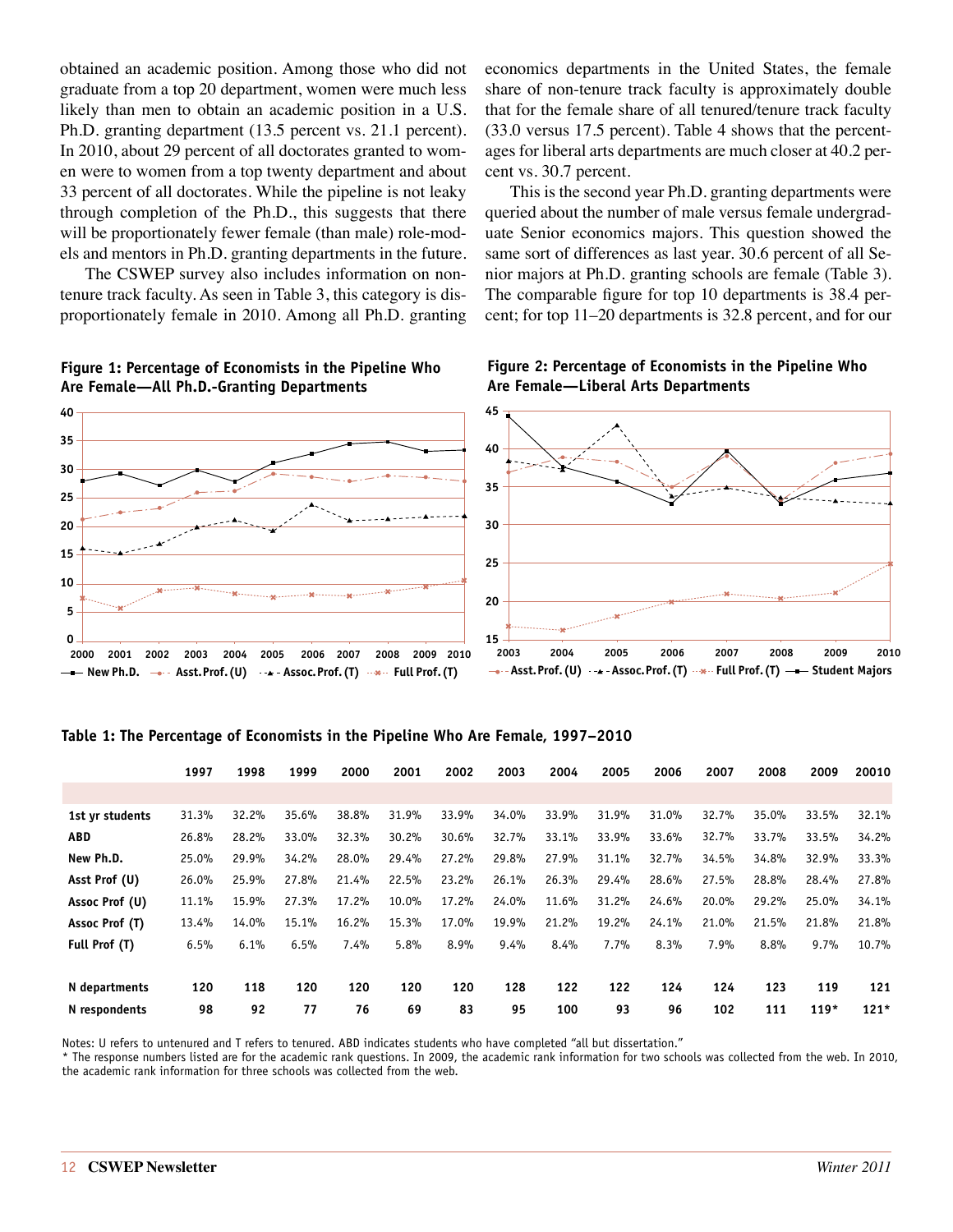| Table 2: Job Market Employment                               | Top $10$ |       | Top $11-20$ |       | <b>All Others</b> |       |  |
|--------------------------------------------------------------|----------|-------|-------------|-------|-------------------|-------|--|
| Share by Gender 2010 <sup>*</sup>                            | Women    | Men   | Women       | Men   | Women             | Men   |  |
| U.S.-based job<br>(Share of all individuals by gender)       | 68.0%    | 64.5% | 62.8%       | 45.7% | 58.1%             | 53.7% |  |
| Academic, Ph.D.-granting department                          | 70.6%    | 60.4% | 59.3%       | 65.6% | 23.2%             | 39.3% |  |
| Academic, Other                                              | 5.9%     | 5.5%  | 14.8%       | 0.0%  | 36.8%             | 28.4% |  |
| <b>Public Sector</b>                                         | 8.8%     | 15.4% | 14.8%       | 25.0% | 18.4%             | 20.4% |  |
| Private Sector                                               | 14.7%    | 18.7% | 11.1%       | 9.4%  | 21.6%             | 11.9% |  |
| Foreign job obtained<br>(Share of all individuals by gender) | 30.0%    | 34.8% | 37.2%       | 51.4% | 28.8%             | 34.5% |  |
| Academic                                                     | 100.0%   | 79.6% | 62.5%       | 77.8% | 69.4%             | 62.0% |  |
| Nonacademic                                                  | 0.0%     | 20.4% | 37.5%       | 22.2% | 30.6%             | 38.0% |  |
| No job found<br>(Share of all individuals by gender)         | 2.0%     | 0.7%  | 0.0%        | 2.9%  | 13.0%             | 11.8% |  |
| <b>Number of individuals</b>                                 | 39       | 117   | 54          | 94    | 215               | 374   |  |

\*Shares by detailed type of job, e.g., academic, public or private sector, sum to 100, except for rounding.

liberal arts schools department sample is 36.8 percent (Table 4). (The item response rates for all surveyed Ph.D. granting departments, top 10 departments, top 11–20 departments, and liberal arts school departments are 80.2 percent, 90.9 percent, 80.0 percent, and 60.9 percent, respectively.)

Figure 2 and Table 4 present data on the status of women in economics departments located in liberal arts institutions over the past five years. As shown in Figure 2 and Table 4 female faculty are better represented at liberal arts institutions than at Ph.D. granting institutions. Also, the faculty pipeline is much less leaky as the share of female economics majors, assistant professors, and tenured associate professors very similar. In our 2010 survey of liberal arts institutions (plus less than ten departments that only granted bachelor or MA economics degrees) women were 39.3 percent of untenured assistant professors, 32.7 percent of tenured associate professors and 25.0 percent of tenured full professors. The fraction of Senior undergraduate majors who were women at these institutions was relatively constant between the 2008–9 and 2009–10 academic year.

## **The Committee's Recent Activities**

#### **On-going Activities**

One of CSWEP's major activities is the production of our thrice-yearly newsletter. The titles for special topics covered this past year in the newsletter were: "On Becoming a Public Economist," "Boundary Conditions," and "Academic Women and Shrinking State Budgets." In addition to reporting on the annual survey of departments, the Winter newsletter, co-edited by Amy Schwartz, included articles on being a "public" economist, such as being a media guru, blogging, and educating the public. Kaye Husbands Fealing co-edited the Spring Newsletter that included articles on the challenges and benefits from conducting interdisciplinary research and an interview with the 2009 Carolyn Shaw Bell winner Elizabeth Bailey. The Fall newsletter was co-edited by Ron Oaxaca and featured a discussion how the status of female academics might be impacted by the decline in state budgets. This issue also included a continuation of our popular top ten series with "Top Ten Questions for Tenure." These newsletters would not be possible without the tireless efforts of Deborah Barbezat. Her duties will be taken over by new Board member Madeline Zavodny.

As part of its ongoing efforts to increase the participation of women on the AEA program, CSWEP organized six sessions for the January 2011 ASSA meetings in Denver. Amy Schwartz and Marsha Courchane co-organized three sessions on real estate and housing issues, including one joint with the Women in Real Estate Network of the American Real Estate and Urban Economics Association. Jennifer Imazeki organized three gender related sessions with the assistance of committee members Anne Winkler and Shirley Johnson-Lans.

CSWEP's business meeting at the American Economic Association Annual Meeting in Denver in January of 2011 was again a luncheon event. At the business meeting Barbara Fraumeni presented results on the annual department survey and summarized CSWEP activities over the past year. During this meeting, the Carolyn Shaw Bell Award was presented to Betsey Hoffman of Iowa State University. The Carolyn Shaw Bell award is given annually to a woman who has furthered the status of women in the economics profession through her example, achievements, contributions to increasing our understanding of how women can advance through the economics profession, and mentoring of other women. The Chair would like to thank Amy Schwartz, Susan Averett and Rohini Pande for all their work on this award committee. The 2010 winner of the Elaine Bennett Research Prize is Erica Field of Harvard University. This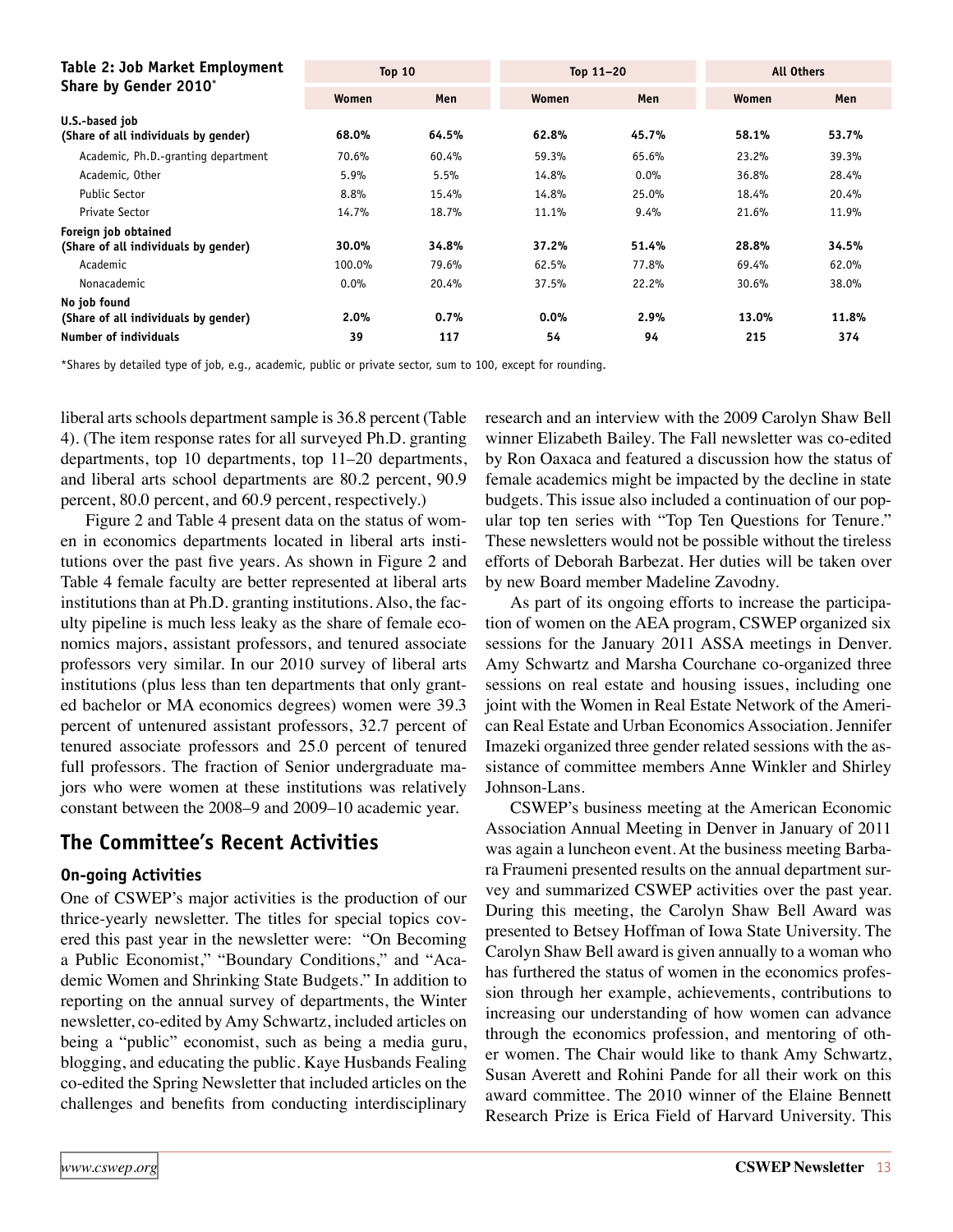#### **Table 3: Percentage Female for Ph.D. granting Economics Departments 2010 (121 institutions\*)**

| <b>Faculty Composition</b><br>(2010-2011 Academic Year) | Women        | Men    | Percentage<br>Female        |  |  |  |  |
|---------------------------------------------------------|--------------|--------|-----------------------------|--|--|--|--|
| <b>Assistant Professor</b>                              | 209          | 543    | 27.8%                       |  |  |  |  |
| Untenured                                               | 201          | 522    | 27.8%                       |  |  |  |  |
| Tenured                                                 | 8            | 21     | 27.6%                       |  |  |  |  |
| <b>Associate Professor</b>                              | 134          | 456    | 22.7%                       |  |  |  |  |
| Untenured                                               | 15           | 29     | 34.1%                       |  |  |  |  |
| Tenured                                                 | 119          | 427    | 21.8%                       |  |  |  |  |
| <b>Full Professor</b>                                   | 171          | 1,423  | 10.7%                       |  |  |  |  |
| Untenured                                               | $\mathbf{0}$ | 2      | 0.0%                        |  |  |  |  |
| Tenured                                                 | 171          | 1.421  | 10.7%                       |  |  |  |  |
| All tenured/tenure track                                | 514          | 2,422  | 17.5%                       |  |  |  |  |
| Other (non-tenure track)                                | 186          | 377    | 33.0%                       |  |  |  |  |
| All faculty                                             | 700          | 2,799  | 20.0%                       |  |  |  |  |
| <b>Students</b>                                         | Women        | Men    | Percentage<br><b>Female</b> |  |  |  |  |
| Ph.D. Students (2010–2011 Academic Year)                |              |        |                             |  |  |  |  |
| First-year Ph.D. students                               | 532          | 1,126  | 32.1%                       |  |  |  |  |
| ABD students                                            | 1,306        | 2,518  | 34.2%                       |  |  |  |  |
| Ph.D. granted (2009-2010<br>Academic Year)              | 314          | 630    | 33.3%                       |  |  |  |  |
| Ph.D.Job Market (2009–2010 Academic Year)               |              |        |                             |  |  |  |  |
| U.S. based job                                          | 186          | 324    | 36.5%                       |  |  |  |  |
| Academic,                                               |              |        |                             |  |  |  |  |
| Ph.D.-granting department                               | 69           | 155    | 30.8%                       |  |  |  |  |
| Academic, Other                                         | 52           | 62     | 45.6%                       |  |  |  |  |
| Public sector                                           | 30           | 63     | 32.3%                       |  |  |  |  |
| Private sector                                          | 35           | 44     | 44.3%                       |  |  |  |  |
| Foreign Job obtained                                    | 93           | 214    | 30.3%                       |  |  |  |  |
| Academic                                                | 68           | 147    | 31.6%                       |  |  |  |  |
| Nonacademic                                             | 25           | 67     | 27.2%                       |  |  |  |  |
| No job found                                            | 29           | 47     | 38.2%                       |  |  |  |  |
| <b>Number on Job Market</b>                             | 308          | 585    | 34.5%                       |  |  |  |  |
| Undergraduate Senior Maiors                             | 6 098        | 13 979 | 30.4%                       |  |  |  |  |

Note: ABD indicates students who have completed "all but dissertation." \*118 of 121 departments answered at least the faculty questions. Data on faculty for these three institutions was collected from the web. Only five of the 118 responded only to the faculty questions. 96 schools answered the undergraduate Senior majors question.

#### **Table 4: Percentage Female for Economics Departments in Liberal Arts Institutions 2010**

97 (of 151) responding institutions

| <b>Faculty Composition</b><br>(2010-2011 Academic Year) | Women | Men   | Percentage<br><b>Female</b> |  |  |  |  |
|---------------------------------------------------------|-------|-------|-----------------------------|--|--|--|--|
| <b>Assistant Professor</b>                              | 96    | 155   | 38.2%                       |  |  |  |  |
| Untenured                                               | 92    | 142   | 39.3%                       |  |  |  |  |
| Tenured                                                 | 4     | 13    | 30.8%                       |  |  |  |  |
| <b>Associate Professor</b>                              | 88    | 179   | 33.0%                       |  |  |  |  |
| Untenured                                               | 4     | 6     | 40.0%                       |  |  |  |  |
| Tenured                                                 | 84    | 173   | 32.7%                       |  |  |  |  |
| <b>Full Professor</b>                                   | 103   | 314   | 24.7%                       |  |  |  |  |
| Untenured                                               | 0     | 5     | 0.0%                        |  |  |  |  |
| Tenured                                                 | 103   | 309   | 25.0%                       |  |  |  |  |
| All tenured/tenure track                                | 287   | 648   | 30.7%                       |  |  |  |  |
| Other (non-tenure track)                                | 74    | 110   | 40.2%                       |  |  |  |  |
| All faculty                                             | 361   | 758   | 32.3%                       |  |  |  |  |
| Student Information (2009-2010 Academic Year)           |       |       |                             |  |  |  |  |
| <b>Student Majors</b>                                   | 1,671 | 2,864 | 36.8%                       |  |  |  |  |
| <b>Completed Masters</b>                                | 35    | 70    | 33.3%                       |  |  |  |  |

prize was established in 1998 to recognize and honor outstanding research in any field of economics by a woman at the beginning of her career. Both female winners of the John Bates Clark medal: Susan Athey and Esther Duflo, previously won the Bennett Research prize. The Chair thanks Nancy Rose, Katherine Shaw, and Marianne Bertrand for their service on the Bennett Prize award committee.

 We will conduct a regional workshop in conjunction with the November 2011 Southern Economic Association meetings in Washington, DC and a national workshop in conjunction with the 2012 AEA/ASSA meetings in Chicago. In addition, we continued the Summer Fellows initiative in 2010. The purpose of this program is to increase the participation and advancement of women and underrepresented minorities in economics. The fellowship allows the fellow to spend a summer in residence at a sponsoring research institution such as a Federal Reserve Bank, other public agencies, and think-tanks. We had over 40 applications for 9 positions. For the summer 2011 program the number of sponsoring or cooperating institutions is over twenty. New overtures to reach under-represented minority candidates were initiated at the Denver ASSA/AEA meetings.

CSWEP's regional representatives organized sessions at each of the regional association meetings—including the Eastern, Southern, Midwest, and Western Economic Association. Our thanks go to Kaye Husbands Fealing (Midwest), Susan Averett (Eastern), Julie Hotchkiss (Southern)

**Undergraduate Senior Majors** 

**(2009–2010)**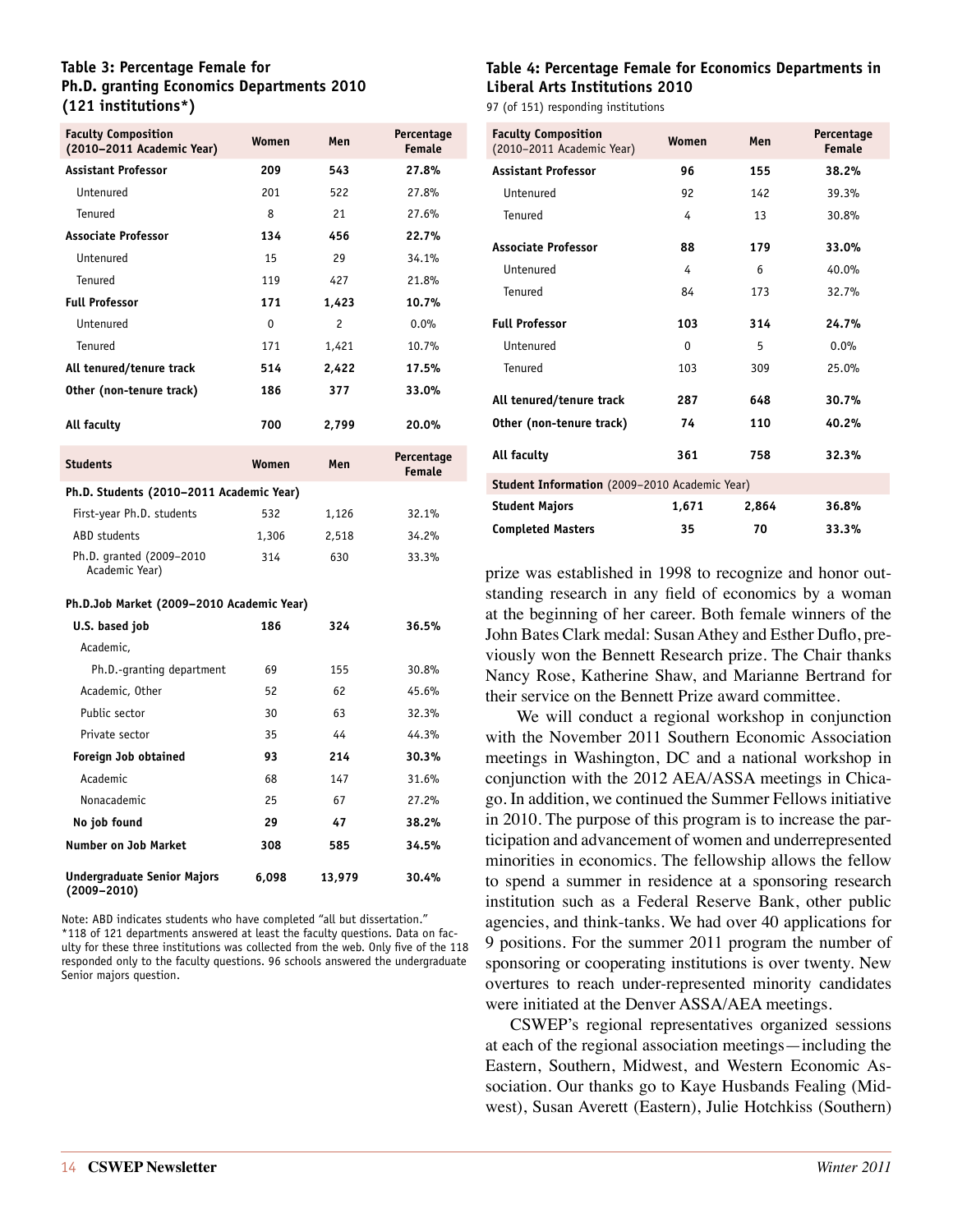<span id="page-14-0"></span>and Jenifer Imazeki (Western), for their excellent programs and efforts to help women economists in their regions maintain and increase their professional networks. Abstracts of the papers presented at these association meetings are presented in the newsletters each year.

The modernization of the CSWEP data base is almost complete. In 2011 efforts will continue to improve its functionality and make final refinements. Thanks to Donna Ginther for continuing to oversee this important project and to Xan Wedel, the programmer.

### **Additional Words of Thanks**

The Chair would like to thank the membership chair, Joan Haworth and her staff, particularly Lee Fordham, for their essential contribution to our outreach mission. Joan is stepping down after serving as membership/donations chair for twenty years and CSWEP chair for two years. The terms of two of our Committee members ended in January 2011— Julie Hotchkiss and Amy Schwartz. Julie as previously noted served as the Southern regional CSWEP representative. Amy served on the Bell Committee. Both generously gave of their time in other ways during their Board tenure. Deborah Barbezat has agreed to begin another Board term to facilitate the transition to Madeline Zavodny, who will become the new newsletter oversight editor. Managing the newsletter is one of the two most time-consuming Board positions. They and the continuing Committee members have all made outstanding contributions and we are enormously grateful to them for their willingness to serve. The Chair thanks new Committee members Shelley White-Means and Madeline Zavodny for agreeing to serve. Besides those mentioned previously, other individuals who are not currently on the CSWEP Board have also helped. For the Summer Fellows Program, Dan Newlon is committee chair and Dick Startz who pioneered the program continues to assist. Francine Blau, Rachel Croson, Janet Currie, and Donna Ginther wrote the excellent study on the impact of CeMENT which appeared in the May 2010 AER Papers and Proceedings volume and continue their efforts on behalf of CeMENT. CSWEP receives both financial and staff support from the American Economic Association. We are especially grateful for all the help we receive from John Siegfried and the AEA staff—particularly Barbara Fiser and Susan Houston. The Chair also warmly thanks Deborah Arbique from the Muskie School of the University of Southern Maine who continued to provide extraordinary and indispensable administrative support for the Committee over the last year. The Chair also appreciates that the Muskie School and the University of Southern Maine is willing to continue to host CSWEP.

*—Barbara M. Fraumeni, Chair*

Annual and Regional Meetings



## **CSWEP Sponsored Sessions at the Midwest Economic Association Annual Meeting**

*March 18–20, 2011, Hilton St. Louis at the Ballpark, St. Louis, MO*

Visit the MEA at their website: <http://web.grinnell.edu/mea>

## **Session 5E Financial Markets and Currency**

Organized by Kaye Husbands Fealing, University of Minnesota

*Chair:* TBA

*Interrupted: Job Interruptions and Their Effects on the Gender-Wage Gap,* Jill Kearns (East Tennessee State University)

*The Informational Content of the Volatility Index (VIX) in Ultra-high Frequency Domain,* Inna Khagleeva (University of Illinois–Chicago )

- *Empirical Investigation of Currency Crises,* Sheida Teimouri (West Virginia University)
- *The Demand for Money in Iran Using Flexible Functional Form,* Hajar Aghababa (University of Kansas)

### **Session 6F**

### **Perspectives on Gender and Family: Session in Honor of Marianne A. Ferber**

Organized by Anne E. Winkler, University of Missouri–St. Louis

*Chair:* Anne E. Winkler, University of Missouri–St. Louis

- *Specialization and the Division of Labor in Families,* Robert A. Pollak (Washington University)
- *Gender and the Economics of Care,* Julie A. Nelson (University of Massachusetts–Boston)
- *Queering Economics,* Robin L. Bartlett (Denison University )
- *Gender, Source Country Characteristics, and Labor Market Assimilation Among Immigrants,* Francine D. Blau (Cornell University)

#### **CSWEP Luncheon**

### **Session 7G Labor Market Differentials and Outcomes**

Organized by Kaye Husbands Fealing (University of Minnesota)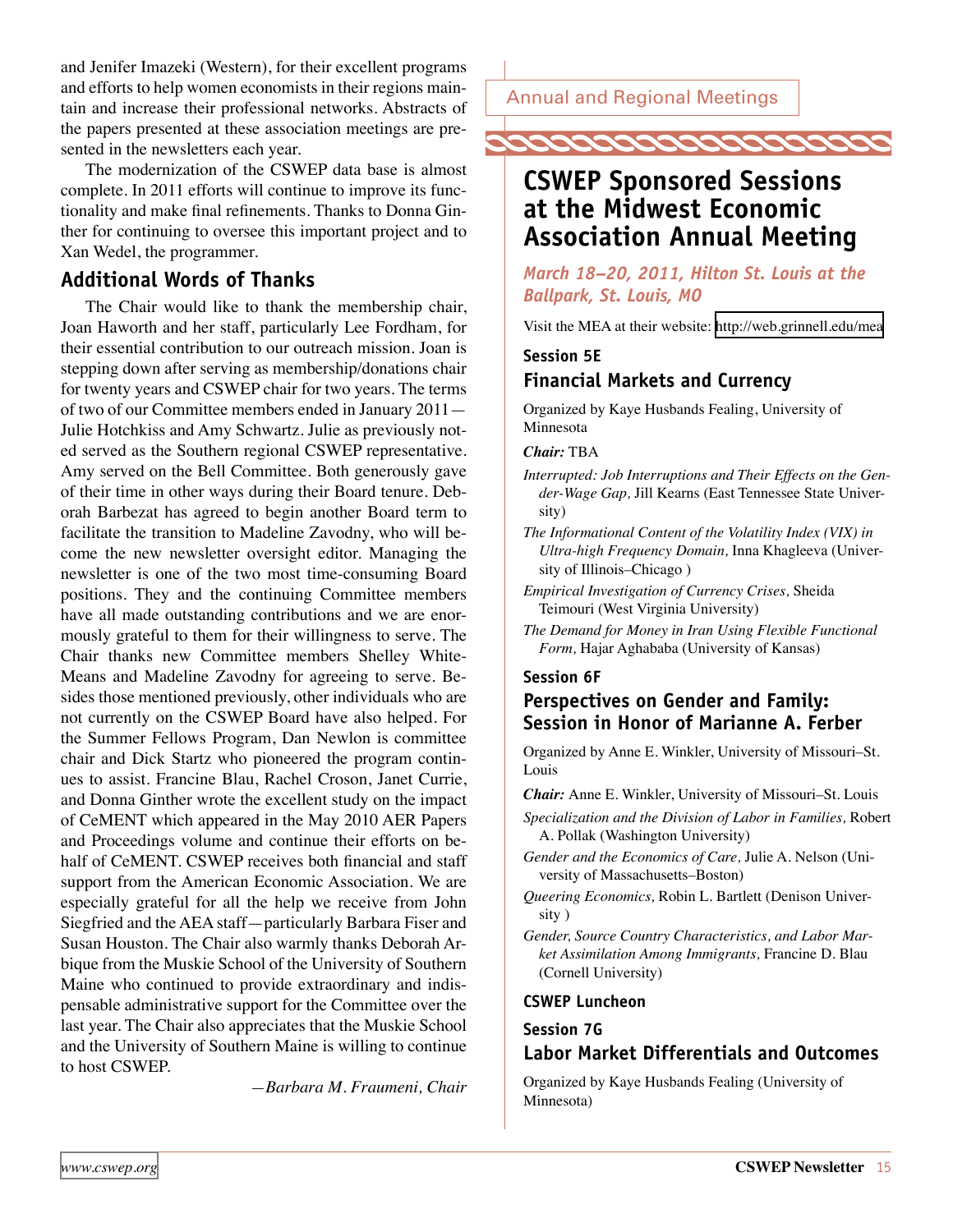<span id="page-15-0"></span>*Chair:* Kaye Husbands Fealing (University of Minnesota)

*The Effect of Time Use in Explaining Male-Female Productivity Differences Among Economists,* Colleen Manchester (University of Minnesota) and Debra Barbzat (Colby College)

*The Impact of Affirmative Action on the Employment of Minorities and Women Over Three Decades: 1973–2003,* Fidan Ana Kurtulus (University of Massachusetts)

*Market and Non-Market Child Labor in Rural India: Role of Mother's Labor Force Participation,* Sharmistha Self (Missouri State University)

Calls for Papers and Abstracts

## 22222222222222222222

## **Southern Economic Association Meeting Call for Papers**

### *November 19-21, 2011, Washington Marriott Wardman Park, Washington, DC*

One or two sessions are available for persons submitting an entire session (3 or 4 papers) or a complete panel on a specific topic in any area in economics. The organizer should prepare a proposal for a panel (including chair and participants) or session (including chair, abstracts, and discussants) and submit by e-mail before **April 2, 2010.**

One or two additional sessions will be organized by the Southern Representative. Abstracts for papers in the topic areas of gender, health economics, labor economics, and urban/regional are particularly solicited, but abstracts in other areas will be accepted by e-mail by April 1, 2011. Abstracts should be approximately one page in length and include paper title, names of authors, affiliation and rank, and e-mail contact information as well as mailing address.

All information should be e-mailed to:

Shelley White-Means Professor of Health Economics Director, Consortium for Health Education, Economic Empowerment and Research (CHEER) NCMHD Exploratory Center of Excellence in Health **Disparities** University of Tennessee Health Science Center 66 N. Pauline, Suite 316 Memphis, TN 38105 e-mail: [swhiteme@uthsc.edu](mailto:mailto:swhiteme%40uthsc.edu?subject=) phone: (901) 448-1915 Fax: (901) 448-1640

222222222222

## **AEAStat Call for Papers**

The Committee on Economic Statistics of the American Economic Association (AEAStat) will sponsor three sessions on economic measurement at the January 2012 AEA meetings to be held in Chicago IL. The Committee welcomes both submissions of individual paper and proposals for sessions of three or four papers. The Committee is particularly interested in receiving submissions concerning economic measurement relating to the ongoing economic slump, the housing market, integrating real and financial sectors in the national accounts, and the data requirements for carrying out and evaluating the recent financial reform legislation. The Committee is also interested in papers related to measurement of the health sector and issues relating to the data requirements for implementing and evaluating the recent health reform legislation. One of the three sessions organized by the Committee will be published in the AER Papers and Proceedings volume. Abstracts for individual papers or for the papers to be included in a proposed session should be submitted no later than **April 15, 2011** to Robert Feenstra and Alan Krueger, co-chairs, Committee on Economic Statistics, [aea-stat@umich.edu](mailto:mailto:aea-stat%40umich.edu?subject=). Submissions should be PDF files and include name, institutional affiliation, and email address of all participants.

## **CeMENT Regional**  $\blacktriangleright$  MENTORING EVENT **November 17 & 18!**

**There will be a regional Mentoring event in conjunction with the Southern Economics Association meetings November 19–21, 2011 in Washington, D.C. Current plans are to start the workshop by early afternoon on November 17 and end around 5:00 on the 18th. There will be a national event in 2012.** 

**Watch our [website](http://cswep.org) for upcoming announcements of deadlines!**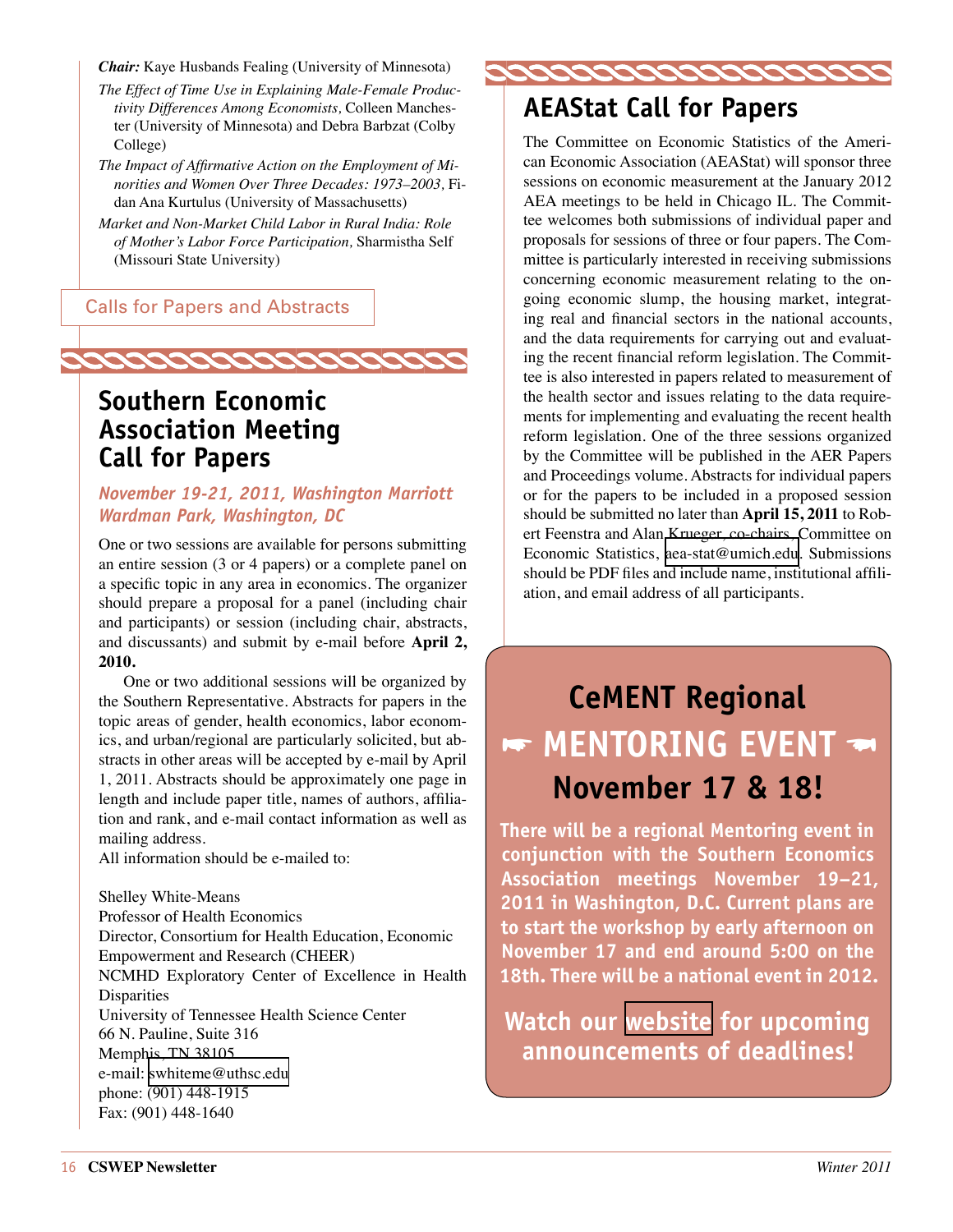<span id="page-16-0"></span>**CSWEP Sessions at the 2010 AEA Annual Meeting** 

Sessions Summaries from the 2011 AEA Annual Meeting January 7–9, 2011 will be posted as soon as possible to the "Session Summaries" page at: [http://cswep.org/](http://cswep.org/session_summaries.htm) [session\\_summaries.htm](http://cswep.org/session_summaries.htm)



## **CSWEP Sponsored Sessions at the Eastern Economic Association Meeting**

Sessions Summaries from the 2011 Annual Meeting February 25–27, 2011 EEA Annual Meeting will be posted as soon as possible to the "Session Summaries" page at: [http://cswep.org/session\\_summaries.htm](http://cswep.org/session_summaries.htm)



## **CSWEP Sessions at the Southern Economic Association Meeting**

Visit the CSWEP website for a description of the session papers on the "Session Summaries" page at: [http://](http://cswep.org/session_summaries.htm) [cswep.org/session\\_summaries.htm](http://cswep.org/session_summaries.htm)

## **Two CSWEP sponsored sessions will be published in the May**  *American Economic Review* **2011 Papers and Proceedings**

222222222

### **New Developments in Housing Research**

*Does Cleaning Up Contaminated Sites Raise Housing Prices?* Shanti Gamper-Rabindran (University of Pittsburgh) and Chris Timmins (Duke University)

- *Owner-Occupied Housing: Life-cycle Implications for the Household Portfolio,* Marjorie Flavin (University of California, San Diego) and Takashi Yamashita (Nova Southeastern University)
- *Housing Prices and Divorce,* Purvi Sevak (Hunter College) and Martin Farnham (University of Victoria)
- *Estimating the Willingness-to-Pay to Avoid Violent Crime: A Dynamic Approach,* Kelly Bishop and Alvin Murphy (Washington University in St. Louis)

### **Gender Gaps in Families, Health Care and Industry**

- *Have Gender Gaps in Access and Affordability of Health Care Narrowed Under Health Reform in Massachusetts?*  Sharon K. Long and Karen Stockley (Urban Institute)
- *Compensating Differentials for Sexual Harassment,* Joni Hersch (Vanderbilt University)
- *Shattering the Glass Ceiling: Gender Spillovers in Corporate Leadership,* David Matsa (Northwestern University) and Amalia Miller (University of Virginia)

*International Migration, Spousal Control, and Gender Discrimination in the Intrahousehold Allocation of Resources,* Francisca Antman (University of Colorado at Boulder)

## **See the TOP TEN Lists on the [CSWEP web page.](http://cswep.org)**

*Topics include* **TENURE** review.

## **mentoring, presentations, networking,**

## and dealing with **EDITORS** and **REFEREES**.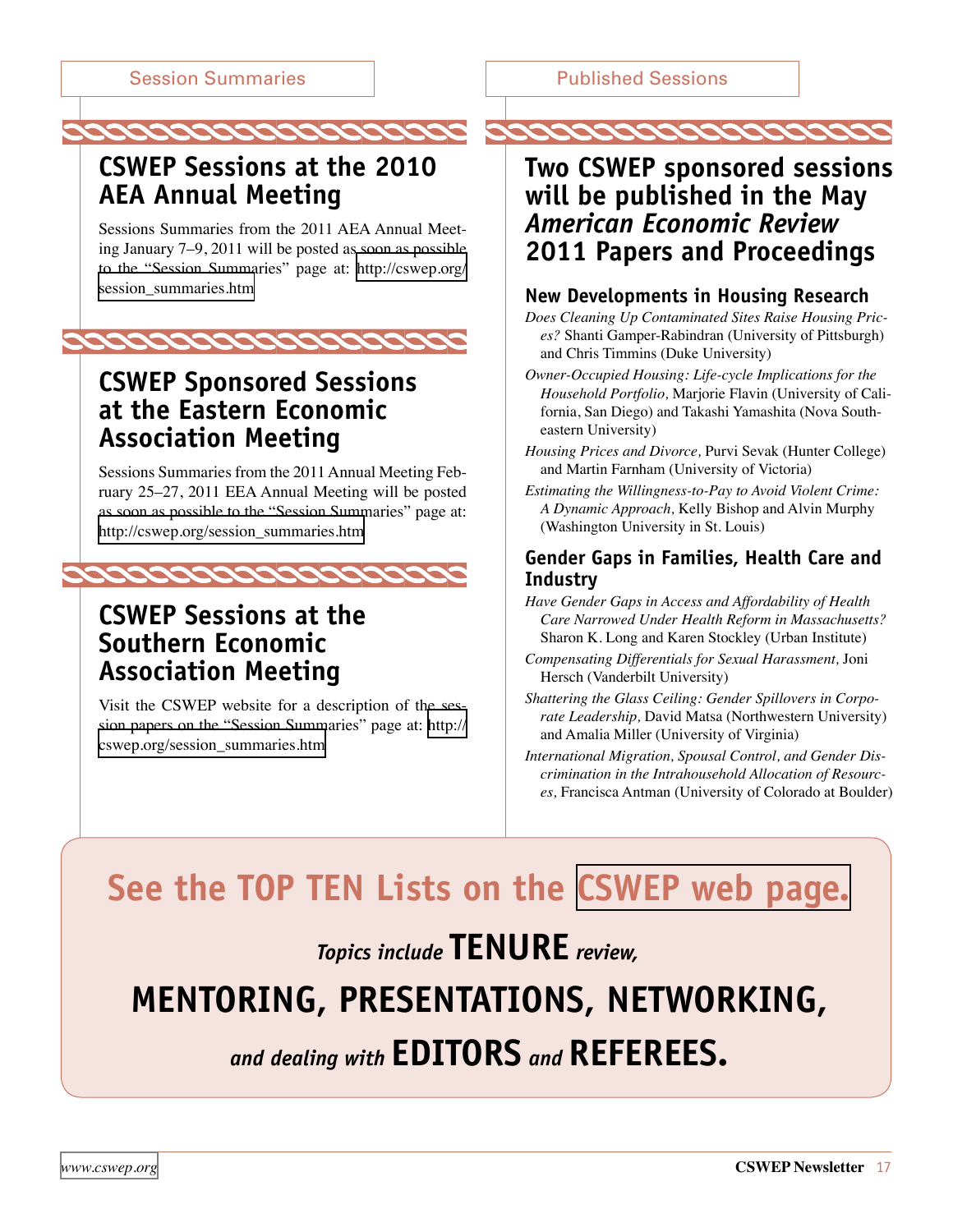## <span id="page-17-0"></span>**2011 Carolyn Shaw Bell Award**

The Carolyn Shaw Bell Award was created in January 1998 as part of the 25th Anniversary celebration of the founding of CSWEP. Carolyn Shaw Bell, the Katharine Coman Chair Professor Emerita of Wellesley College, was the first Chair of CSWEP. (To read a short biography of Carolyn Shaw Bell, see our [Winter 2005 CSWEP](http://www.aeaweb.org/committees/cswep/newsletters.php)  [Newsletter](http://www.aeaweb.org/committees/cswep/newsletters.php).) The Carolyn Shaw Bell Award ("Bell Award") is given annually to an individual who has furthered the status of women in the economics profession, through example, achievements, increasing our understanding of how women can advance in the economics profession, or mentoring others. All nominations should include a nomination letter, updated CV and two or more supporting letters, preferably at least one from a mentee.

> Inquiries, nominations and donations may be sent to: Barbara Fraumeni, CSWEP Chair Muskie School of Public Service University of Southern Maine P.O. Box 9300 Wishcamper Center Portland, ME 04104-9300 [cswep@usm.maine.edu](mailto:cswep@usm.maine.edu)

**Closing date for nominations for the 2011 award is September 15, 2011.**

Call for Nominations  $\Box$  Do you want to know which business schools provide the greatest **opportunity for women**

> or are the most **family friendly?**

Check out the Princeton reviews at: [http://www.princetonreview.com/busi](http://www.princetonreview.com/business-school-rankings.aspx)[ness-school-rankings.aspx](http://www.princetonreview.com/business-school-rankings.aspx)

# **\* YOU \***

*are the reason CSWEP can offer* **mentoring***,*  **awards** *to recognize women in economics, summer economic* **fellowships***, informative*  **newsletters** *which keep you in touch with women in economics!* 

**PI FASE DONATE!** 

**Check out our online HyperLINKED Newsletter which can be emailed** 

**to you as a condensed pdf!**

**Already a CSWEP Associate? Consider joining the American Economic Association. CSWEP is a subcommittee of the AEA, which subsidizes many of our activities. In addition to all the perks associated with AEA membership, part of your dues will help to support CSWEP-sponsored programs, like the mentoring program. To join, go to <http://www.aeaweb.org>.**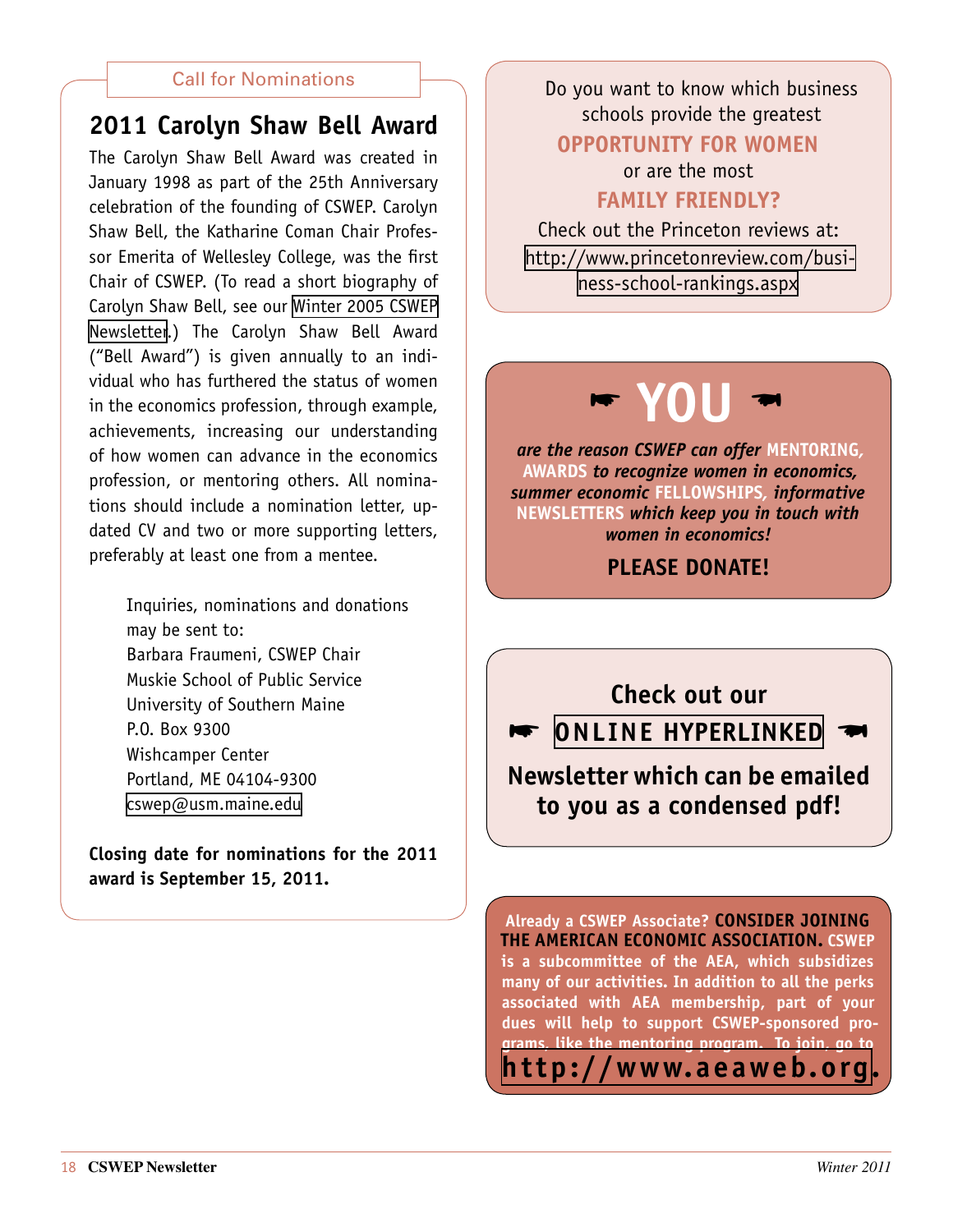## <span id="page-18-0"></span>**BRAG BOX**

**"We need every day to herald some woman's achievements... go ahead and boast!" —Carolyn Shaw Bell**

Professor **Karine Moe** has received an endowed chair making her the F.R. Bigelow Professor of Economics at Macalester College.

The U.S. Commerce Department announced February 3 that **Becky Blank** has been appointed its Acting Deputy Secretary. Becky, who is currently the Under Secretary for Economic Affairs, was formerly a CSWEP Chair. In her new, temporary role, she will focus on matters of management and policy for the department's 12 bureaus, functioning as Commerce's chief operating officer.

Be sure to Note!: Session 6F of the Midwest Regional Meetings, "Perspectives on Gender and Family" is a CSWEP Sponsored Session in Honor of **Marianne A. Ferber!**

**Deborah A. Freund** was appointed President of Claremont Graduate University on November 15, 2010.

# **It is time to renew !**

**Please remember to renew your membership for the 2011 year .**

**One-third of the CSWEP budget comes from donations.**



## <span id="page-18-1"></span>**Committee on the Status of Women in the Economics Profession**

## **HOW TO RENEW/BECOME A CSWEP ASSOCIATE**

CSWEP is a subcommittee of the AEA, charged with addressing the status of women in the economics profession. It publishes a three-times-a-year newsletter that examines issues such as how to get papers published, how to get on the AEA program, how to network, working with graduate students, and family leave policies. CSWEP also organizes sessions at the annual meetings of the AEA and the regional economics associations, runs mentoring workshops, and publishes an annual report on the status of women in the economics profession.

CSWEP depends on the generosity of its associates to continue its activities. If you are already a CSWEP associate and have not sent in your donation for the current year (January 1, 2011–December 31, 2011) we urge you to renew your status. All donations are tax-deductible. If CSWEP is new to you, please explore our website, **[www.cswep.org](http://www.cswep.org)** to learn more about us.

#### **Students receive free complimentary CSWEP associate status. Just indicate your student status below.**

Thank you!

If you wish to renew/become an associate of CSWEP you have two options:

### **OPTION 1: ONLINE PAYMENT**

Use the membership portal at <http://www.cswep.org> and click on **Join CSWEP** or **Renew Membership** on the right hand menu. It's quick, convenient and secure. We accept Mastercard, Visa and American Express.

## **OPTION 2: MAIL**

If paying by check or if you are a student, please send your donation to:

**CSWEP Membership c/o Barbara Fraumeni University of Southern Maine Muskie School PO Box 9300 Portland, ME 04104-9300** (Please make check payable to CSWEP Membership)

NAME: \_\_\_\_\_\_\_\_\_\_\_\_\_\_\_\_\_\_\_\_\_\_\_\_\_\_\_\_\_\_\_\_\_\_\_\_\_\_\_\_\_\_\_\_\_\_\_\_\_\_\_\_\_\_\_\_\_\_\_\_\_\_\_\_\_\_\_\_\_\_\_\_\_\_\_\_\_

MAILING ADDRESS:

CITY, STATE, ZIP:

E-MAIL ADDRESS:

Please supply your email address which will enable us to deliver your CSWEP Newsletter electronically. Doing so saves CSWEP postage costs and is another way to support our activities.

**If for some reason you need to have this newsletter sent by U.S. Post, which will increase your donation by \$10 per year, please check here** 

 $\square$  check here if currently an AEA member

 $\square$  check here if currently a student Institution:

Expected Graduation Date:

I authorize CSWEP to release my contact information to other organizations that wish to share infor-<br>mation of interest with CSWEP members.  $\Box$  yes  $\Box$  no mation of interest with CSWEP members.  $\Box$  yes

Donation Amount:  $\square$  \$25.00 (associate level, receiving the CSWEP Newsletter via email)  $\Box$  \$35.00 (associate level, receiving the CSWEP Newsletter via post)  $\Box$  \$50.00  $\Box$  \$75.00  $\Box$  \$100.00  $\Box$  Other

If paying by check please send your donation to CSWEP, c/o Barbara Fraumeni, University of Southern Maine, Muskie School, PO Box 9300, Portland, ME 04104-9300 (Please make check payable to CSWEP). **Please visit our website <http://www.cswep.org/>**

To no longer receive mail from CSWEP, please email [cswep@usm.maine.edu](mailto:cswep@usm.maine.edu) or write to the address provided above.